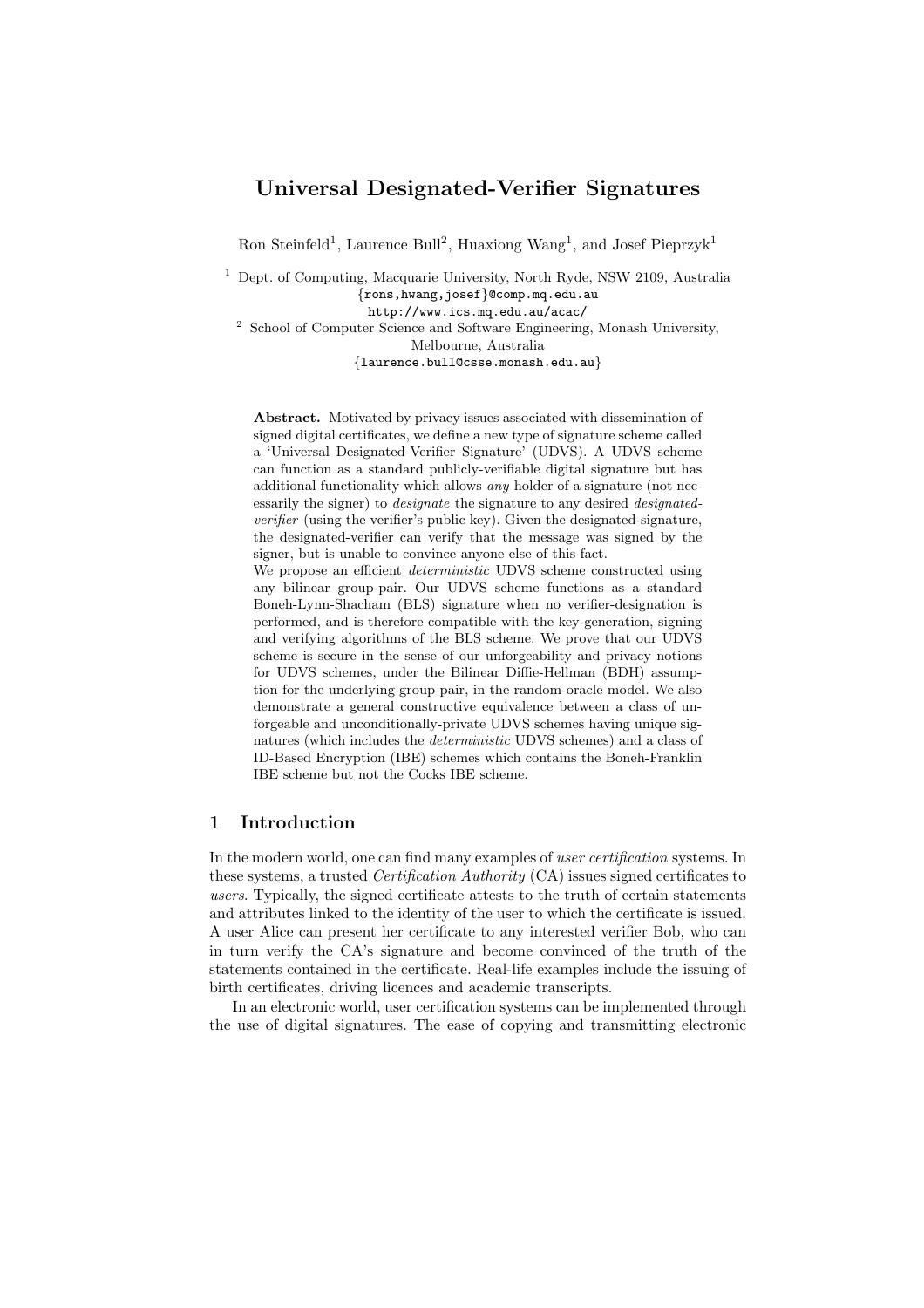certificates in such implementations is of great convenience to users; Alice can simply send a copy of her certificate to any interested verifier Bob. On the other hand, this same ease of distribution applies to Bob as well, who can easily disseminate Alice's certificate and convince an unlimited number of third-party verifiers about the truth of the statements concerning Alice contained in the certificate. This possibility poses a serious threat to Alice's privacy. Once Alice sends out her certificate to Bob she no longer has any control over the number of entities besides Bob who can not only learn all the statements about Alice contained in the certificate, but also become convinced about the truth of these statements by verifying the CA's signature on the certificate.

In this paper, we define a special type of digital signature scheme called a Universal Designated-Verifier Signature (UDVS) scheme, which directly addresses the above user privacy issue in user certification systems. Our scheme protects a user's privacy, and yet maintains a similar convenience of use for the user and for the certificate issuer CA as in certification systems using standard digital signatures. In a UDVS scheme, a user Alice is issued a signed certificate by the CA. When Alice wishes to send her certificate to a verifier Bob, she uses Bob's public key to transform the CA's signature into a designated signature for Bob, using the UDVS scheme's *designation* algorithm, and sends the certificate along with the *designated-signature* to Bob. Bob can use the CA's public key to verify the designated signature on the certificate, but is unable to use this designated signature to convince any other *third-party* that the certificate was signed by the CA, even if Bob is willing to reveal his secret-key to the third-party. This is achieved because Bob's secret-key allows him to forge designated signatures by himself, so the third-party is unable to tell who produced the signature (whereas Bob can, because he knows that he didn't produce it). Therefore, through the use of a UDVS scheme, the user Alice's privacy is preserved in the sense that Bob is unable to disseminate convincing statements about Alice (Of course, nothing prevents Bob from revealing the certificate statements themselves to any thirdparty, but the third-party will be unable to tell whether these statements are authentic, i.e. whether they have been signed by the CA or not).

We define quantitative notions of security for both the unforgeability and the privacy provided by UDVS schemes. We then propose an efficient UDVS scheme constructed from any bilinear group-pair, and we prove that this scheme satisfies our security requirements: it achieves perfect unconditional privacy and is unforgeable in the random-oracle model, assuming that the Bilinear Diffie-Hellman (BDH) assumption holds for the underlying bilinear group-pair. Our scheme has the attractive property that its signing, designation, and verification algorithms are all deterministic. We also show a general result which establishes a constructive equivalence between a class of unconditionally-private UDVS schemes possessing unique signatures (which contains all deterministic schemes) and a class of strongly-secure Identity-Based Encryption (IBE) schemes which contains the Boneh-Franklin IBE scheme [2], but not the Cocks IBE scheme [14]. Proofs of some statements have been omitted from the appendix due to lack of space.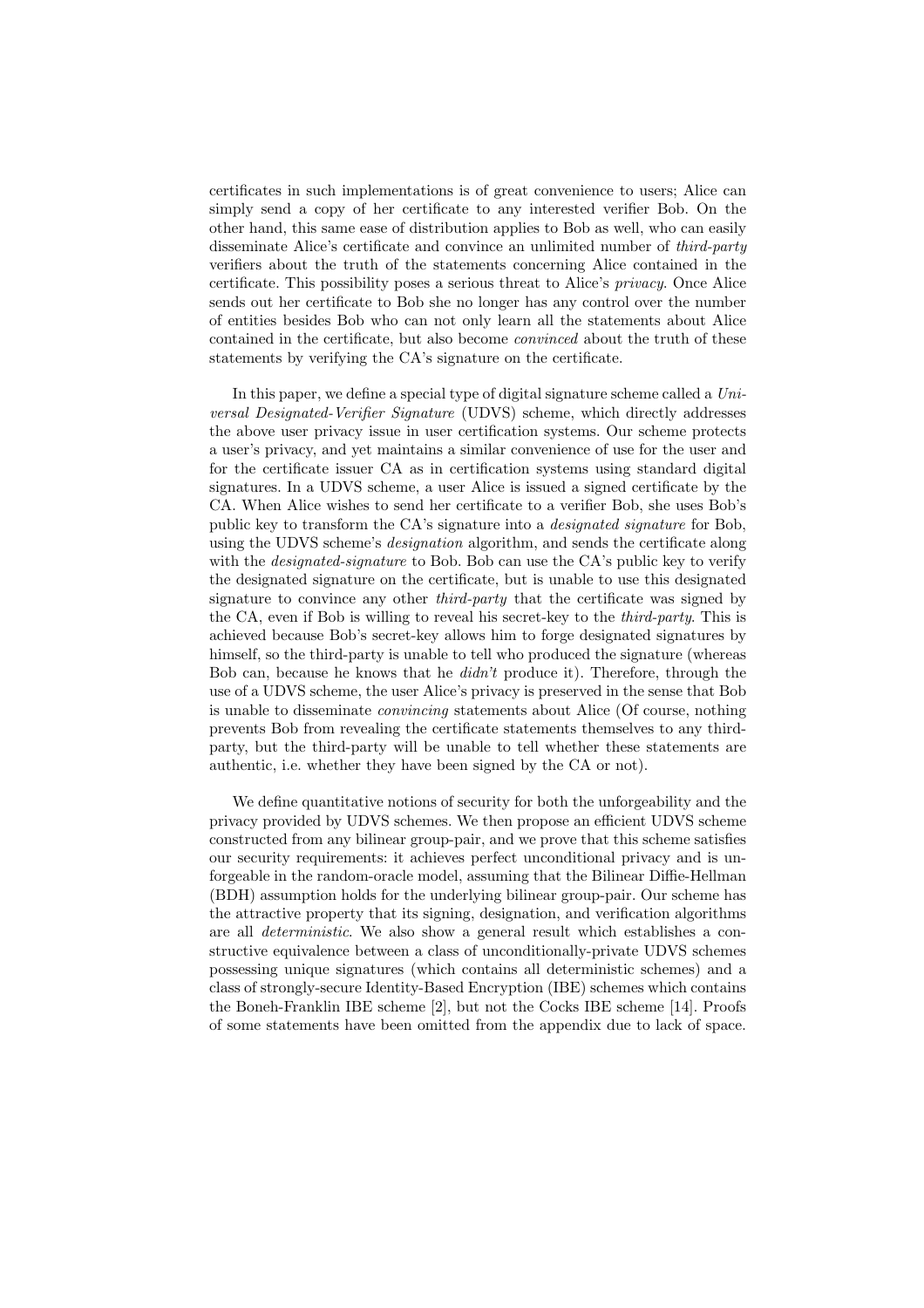They can be found in the full version of the paper uploaded to the IACR e-print archive.

#### 1.1 Related Work

Our concept of UDVS schemes can be viewed as an application of the general idea of designated-verifier proofs, introduced by Jakobsson, Sako and Impagliazzo [21], where a prover non-interactively designates a proof of a statement to a verifier, in such a way that the verifier can simulate the proof by himself with his secret key and thus cannot transfer the proof to convince anyone else about the truth of the statement, yet the verifier himself is convinced by the proof. The authors of [21] also propose a designated-verifier non-interactive undeniable signature, in which the three-move zero-knowledge signature confirmation protocol of an undeniable signature [11] (converted to be non-interactive in the randomoracle model via the Fiat-Shamir heuristic [16]) is modified to be designatedverifier by replacing the commitment with a trapdoor commitment [7], in which the verifier's secret key is the trapdoor. However, the resulting scheme in [21] allows designation of signatures only by the signer (since designation requires the signer's secret key), whereas our UDVS scheme allows anyone who obtains a signature to designate it; this is what we mean by the term *universal* in the name 'Universal Designated-Verifier Signatures'. As we explain in Section 4.1, the idea in [21] of using a trapdoor commitment in a non-interactive zero-knowledge proof can also be used in principle to convert generic digital signature schemes into UDVS schemes. However, the use of a zero-knowledge proof results in a designation algorithm which is randomized, and typically inefficient. In contrast, we show that using bilinear group-pairs one can avoid zero-knowledge proofs and construct a UDVS scheme which has a deterministic and efficient designation algorithm.

There have been other approaches proposed to address the privacy threat associated with dissemination of verifiable signed documents. Chaum and van Antwerpen [13, 11] introduced undeniable signatures for this purpose, which require a signer or confirmer's  $[12, 27, 25, 9, 17]$  interactive cooperation to verify a signature, but this approach places significant inconvenience and workload on verifiers and confirmers, compared to an off-line non-interactive verification. There has been substantial work on pseudonym-based *digital credentials* [10,  $6, 5, 8$ ] which gives further approaches to enhance user privacy, such as selective disclosure of attributes (see also [31]) and unlinkability of user transactions. Chameleon signatures [24] allow designation of signatures to verifiers by the signer, and in addition allow a signer to prove a forgery by a designated verifier. Ring signatures [28], when restricted to two users, can also be viewed as designated-verifier signatures, where one user is the actual signer and the other user is the designated-verifier who can also forge the two-user ring signature, thus providing the privacy property, called signer anonymity in the context of ring signatures. However, signer designation is still performed by the signer. Recently, Boneh, Gentry, Lynn and Shacham [3] proposed a ring signature based on bilinear group-pairs and observed that it also allows public conversion of single-signer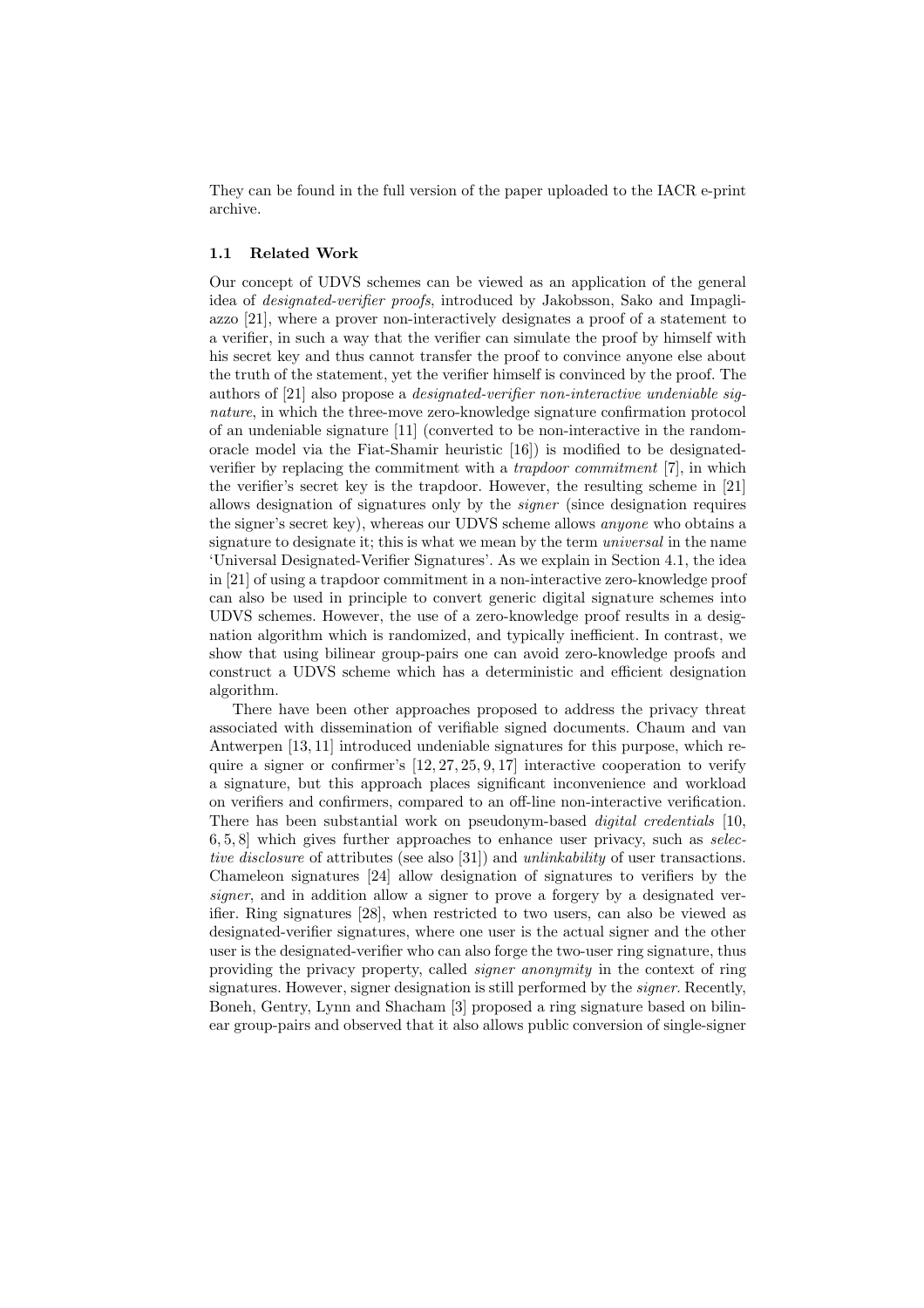ring signatures into two-signer ring signatures. Thus, the ring signature scheme in [3] can also be viewed as a UDVS scheme. However, we observe that our proposed UDVS scheme has two advantages over the UDVS scheme in [3]: (1) Our scheme has *deterministic* designation and signing algorithms, and therefore possesses unique designated-verifier signatures (unlike the randomized designation scheme in [3]). As we show in Sec. 5, secure UDVS schemes with unique signatures are as hard to construct as secure ID-Based Encryption (IBE) schemes (our scheme is related to the Boneh-Franklin IBE [2]), whereas this is not the case for randomized UDVS schemes, which can be constructed using other methods, (2) Our scheme extends the standard BLS signature [4], whereas the scheme in [3] is built on a modified BLS scheme. Our scheme also has an efficiency advantage in verification compared to [3] (see Section 6.1).

## 2 Preliminaries

#### 2.1 Notation

We say that a function  $f : \mathbb{N} \to \mathbb{R}$  is a *negligible* function if, for any  $c > 0$ , there exists  $k_0 \in \mathbb{N}$  such that  $f(k) < 1/k^c$  for all  $k > k_0$ . We say that a probability function  $p : \mathbb{N} \to \mathbb{R}$  is *overwhelming* if the function  $q : \mathbb{N} \to \mathbb{R}$  defined by  $q(k) = 1 - p(k)$  is a negligible function. For various algorithms discussed, we will define a sequence of integers to measure the *resource parameters* of these algorithms (e.g. running-time plus program length, number of oracle queries to various oracles). All these resource parameters can in general be functions of a security parameter  $k$  of the scheme. We say that an algorithm  $A$  with resource parameters  $RP = (r_1, \ldots, r_n)$  is *efficient* if each resource parameter  $r_i(k)$  of A is bounded by a polynomial function of the security parameter  $k$ , i.e. there exists a  $k_0 > 0$  and  $c > 0$  such that  $r_i(k) < k^c$  for all  $k > k_0$ . For a probabilistic algorithm A, we use  $A(x; r)$  to denote the output of A on input x with a randomness input r. If we do not specify r explicitly we do so with the understanding that r is chosen statistically independent of all other variables. We denote by  ${A(x)}$  the set of outputs of A on input x as we sweep the randomness input for A through all possible strings.

#### 2.2 Bilinear Group-Pairs

Our signature scheme proposed in Section 4.2 is built using a powerful cryptographic tool called a Bilinear Group-Pair. In this section we review the definition of a bilinear group-pair, following the definitions of [3]. We refer the reader to [22, 23, 2, 4] for a discussion of how to build a concrete instance of such a group-pair using supersingular elliptic curves, and to [1] for efficient algorithms for computing the bilinear map over these group-pairs.

**Definition 1 (Bilinear Group-Pair).** Let  $(G_1, G_2)$  denote a pair of groups of prime order  $|G_1| = |G_2|$ . We call the group-pair  $(G_1, G_2)$  a Bilinear Group-Pair if the pair  $(G_1, G_2)$  has the following properties: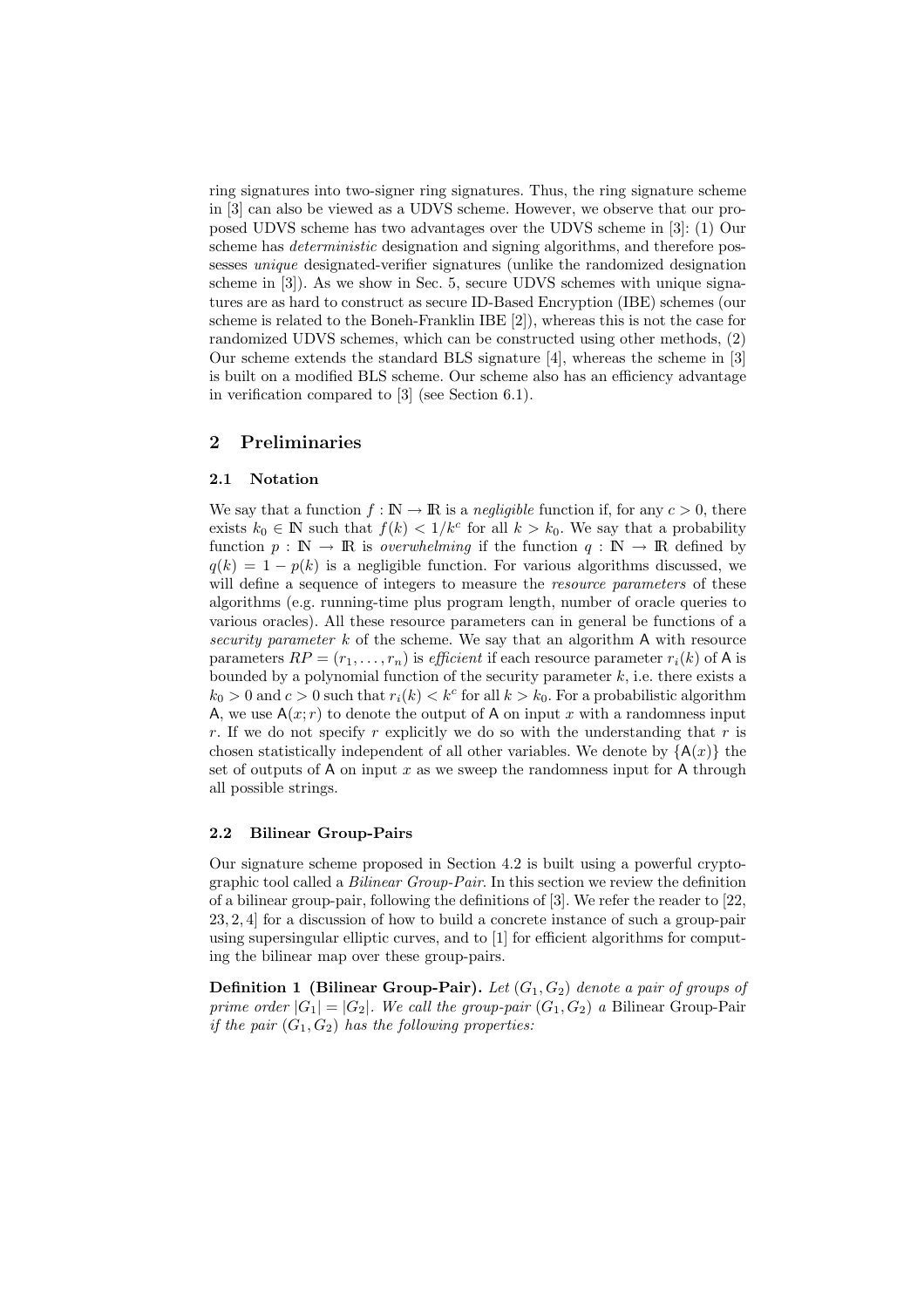- (1) Efficient Group Operations: The group operations in  $G_1$  and  $G_2$  are efficiently computable (in some representation).
- (2) Existence of Efficient Bilinear Map: There exists an efficiently computable bilinear map  $e: G_1 \times G_2 \to G_T$  (for some image group  $G_T$  of order  $|G_T|$  =  $|G_1| = |G_2|$ ) having the following properties:
	- (a) Bilinearity:  $e(u_1^{a_1}, u_2^{a_2}) = e(u_1, u_2)^{a_1 \cdot a_2}$  for all  $(u_1, u_2) \in G_1 \times G_2$  and  $(a_1, a_2) \in \mathbb{Z}^2$ .
	- (b) Non-Degeneracy:  $e(u_1, u_2) \neq 1$  for all  $(u_1, u_2) \in G_1/\{1\} \times G_2/\{1\}$  (Here 1 denotes the identity element in the respective group).
- (3) Existence of Efficient Isomorphism: There exists an efficiently computable group isomorphism  $\psi: G_1 \to G_2$  from  $G_1$  to  $G_2$ .

Our signature scheme's security relies on the computational hardness of the Bilinear Diffie-Hellman (BDH) problem associated with the bilinear group-pair used to construct the scheme. We review the BDH problem, and remark that the Boneh-Franklin ID-Based Encryption scheme [2] and Joux's tripartite key exchange protocol [22] also rely on the hardness of BDH.

Definition 2 (Bilinear Diffie-Hellman (BDH) Problem). Let GC denote a randomized bilinear group-pair instance generation algorithm, which on input a security parameter k, outputs  $(D_G, g_1)$ , where  $D_G \in \{0,1\}^*$  is a description string for a bilinear group-pair  $(G_1, G_2)$ . We say that the BDH problem is hard in group-pairs generated by GC if, for any efficient attacker A, the probability  $\textbf{Succ}_{A,\text{BDH}}(k)$  that A succeeds to compute  $K = e(g_1, g_2)^{a \cdot b \cdot c}$  given  $(D_G, g_1, g_1^a, g_2^b, g_2^c)$  for uniformly random  $a, b, c \in \mathbb{Z}_{|G_1|}$ , where  $g_2 = \psi(g_1)$ , is a negligible function of  $k$  (the probability is over  $\overrightarrow{A}$ 's random coins and the input to  $A$ ). We quantify the insecurity of BDH against arbitrary attackers with running-time plus program length t by the probability  $\text{InSec}_{BDH}(t) \stackrel{\text{def}}{=}$  $\max_{A \in AS_{RP}} \textbf{Succ}_{A,BDH}(k)$ , where the set  $AS_{RP}$  contains all attackers with runtime t.

## 3 Universal Designated-Verifier Signature (UDVS) Schemes

#### 3.1 Precise Definition of a UDVS Scheme

A Universal Designated Verifier Signature (UDVS) scheme DVS consists of seven algorithms and a 'Verifier Key-Registration Protocol'  $P_{KR}$ . All these algorithms may be randomized.

- 1. Common Parameter Generation  $GC$  on input a security parameter  $k$ , outputs a string consisting of common scheme parameters  $cp$  (publicly shared by all users).
- 2. Signer Key Generation  $GKS$  on input a common parameter string  $cp$ , outputs a secret/public key-pair  $(sk_1, pk_1)$  for signer.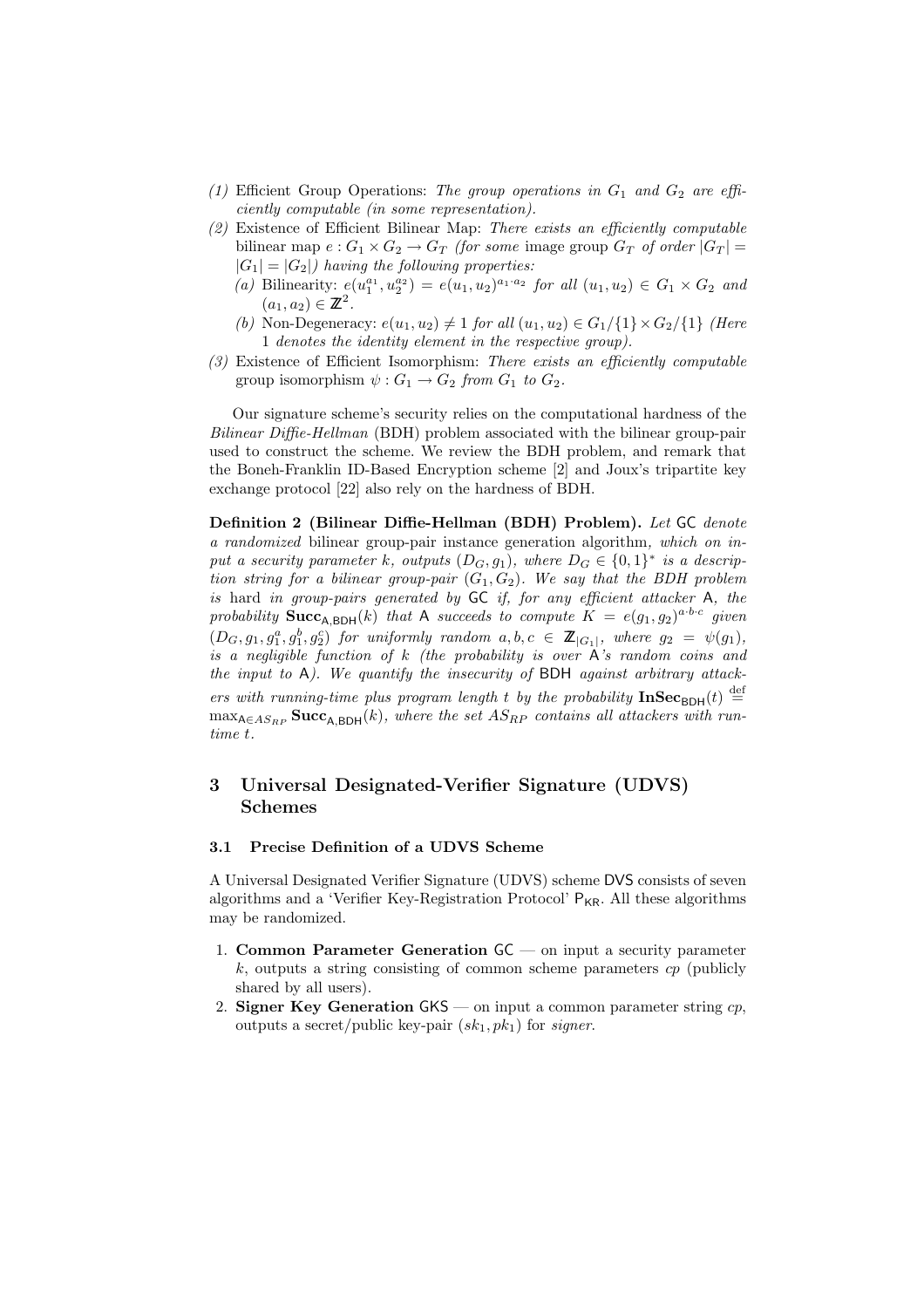- 3. Verifier Key Generation GKV on input a common parameter string cp, outputs a secret/public key-pair  $(sk_3, pk_3)$  for verifier.
- 4. Signing  $S$  on input signing secret key  $sk_1$ , message m, outputs signer's publicly-verifiable (PV) signature  $\sigma$ .
- 5. Public Verification  $V$  on input signer's public key  $pk_1$  and message/PVsignature pair  $(m, \sigma)$ , outputs verification decision  $d \in \{Acc, Rej\}.$
- 6. Designation CDV on input a *signer*'s public key  $pk_1$ , a verifier's public key  $pk_3$  and a message/PV-signature pair  $(m, \sigma)$ , outputs a designatedverifier (DV) signature  $\hat{\sigma}$ .
- 7. Designated Verification VDV on input a signer's public key  $pk_1$ , verifier's secret key  $sk_3$ , and message/DV-signature pair  $(m, \hat{\sigma})$ , outputs verification decision  $d \in \{Acc, Rej\}.$
- 8. Verifier Key-Registration  $P_{KR} = (KRA, VER)$  a protocol between a 'Key Registration Authority' (KRA) and a 'Verifier' (VER) who wishes to register a verifier's public key. On common input cp, the algorithms KRA and VER interact by sending messages alternately from one to another. At the end of the protocol, KRA outputs a pair  $(pk_3, Author)$ , where  $pk_3$  is a verifier's public-key, and  $Auth \in \{Acc, Rej\}$  is a key-registration authorization decision. We write  $P_{KR}(KRA, VER) = (pk_3, Author)$  to denote this protocol's output.

Verifier Key-Reg. Protocol. The purpose of the 'Verifier Key-Registration' protocol is to force the verifier to 'know' the secret-key corresponding to his public-key, in order to enforce the non-transferability privacy property. In this paper we assume the *direct* key reg. protocol, in which the verifier simply reveals his key-pair  $(sk, pk)$ , and the KRA authorizes it only if  $(sk, pk) \in \{\text{GKV}(cp)\}.^3$ 

Consistent UDVS Schemes. We require two obvious consistency properties from UDVS schemes. The 'PV-Consistency' property requires that the PVsignatures produced by the signer are accepted as valid by the PV-verification algorithm V. The 'DV-Consistency' property requires that the DV-signatures produced by the designator using the designation algorithm CDV are accepted as valid by the DV-verification algorithm VDV. We say that a UDVS scheme is consistent if it has both of the above consistency properties.

DVSig-Unique UDVS schemes. In this paper we are mainly interested in  $DVSig\text{-}Unique$  UDVS schemes, in which the DV signature  $\sigma_{dv}^*$  = CDV $(pk_1, pk_3, S(sk_1, m^*)$  on a message  $m^*$  by a signer with public key  $pk_1$ (and secret key  $sk_1$ ) to a verifier with public key  $pk_3$ , is uniquely determined by  $(m^*, p k_1, p k_3).$ 

## 3.2 Security Properties of UDVS Schemes

**3.2.1 Unforgeability** In the case of a UDVS scheme there are actually two types of unforgeability properties to consider. The first property, called

<sup>&</sup>lt;sup>3</sup> The KRA can always perform this check efficiently, since we can assume that the secret key sk contains the randomness input to GKV used to generate it.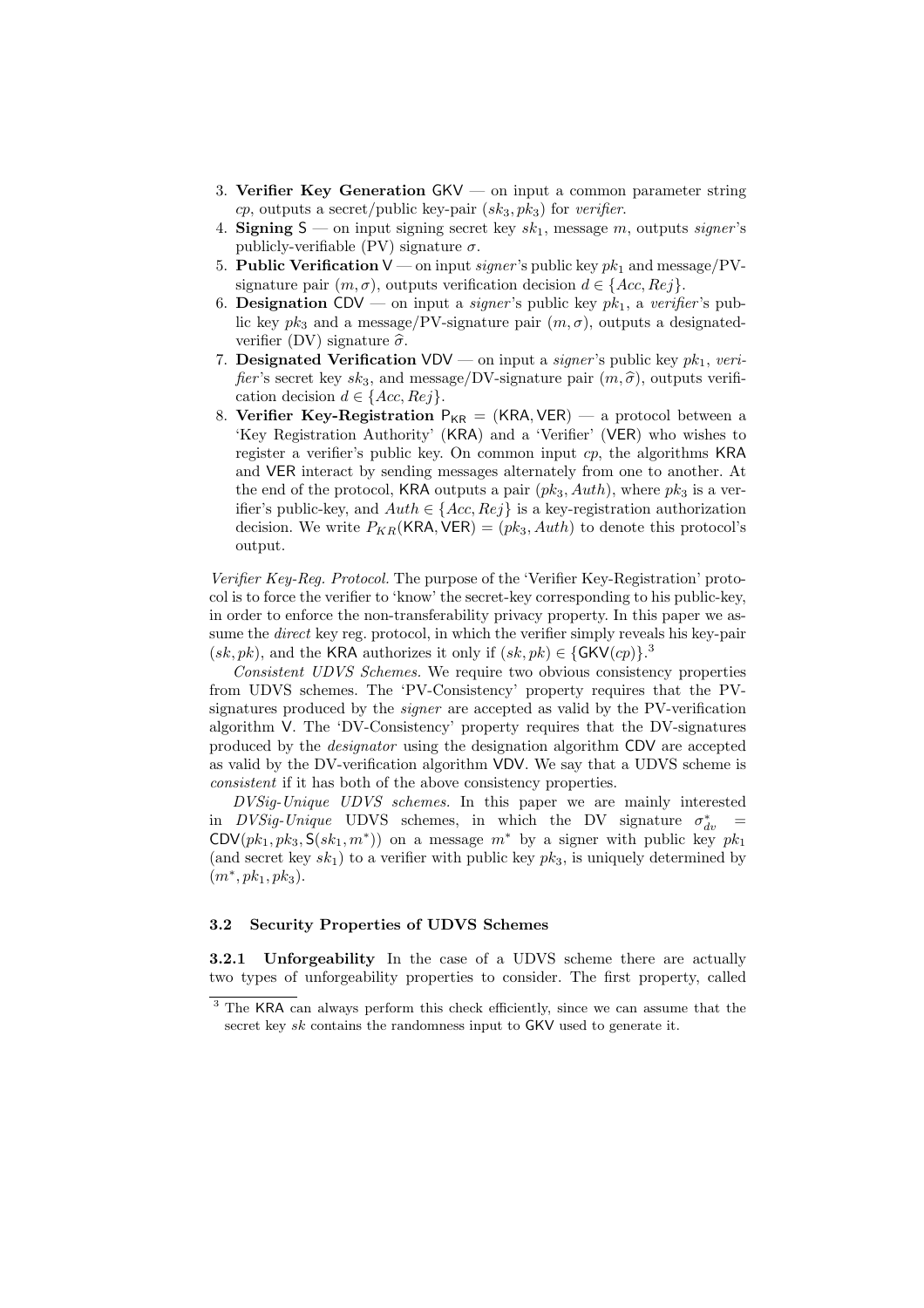called 'PV-Unforgeability', is just the usual existential unforgeability notion under chosen-message attack [20] for the standard PV signature scheme  $D =$ (GC, GKS, S, V) induced by the UDVS scheme (this prevents attacks to fool the designator). The second property, called 'DV-Unforgeability', requires that it is difficult for an attacker to forge a DV-signature  $\hat{\sigma}^*$  by the signer on a 'new' message  $m^*$ , such that the pair  $(m^*, \hat{\sigma}^*)$  passes the DV-verification test with respect to a given designated-verifier's public key  $pk_3$  (this prevents attacks to fool the designated verifier, possibly mounted by a dishonest designator). It is easy to see that, due to the existence of the efficient public-designation algorithm CDV, the 'DV-unforgeability' property implies the 'PV-unforgeability' property<sup>4</sup> , although the converse need not hold in general. Indeed, we will see that our proposed UDVS scheme's 'PV-unforgeability' can be proven with a weaker assumption than that needed to prove the 'DV-unforgeability'.

Definition 3 (DV-Unforgeability).  $Let$  DVS (GC, GKS, GKV, S, V, CDV, VDV, P<sub>KR</sub>) be a UDVS scheme. Let A denote a forger attacking the unforgeability of DVS. The DV-Unforgeability notion UF-DV for this scheme is defined as follows:

- 1. **Attacker Input:** Signer and Verifier's public-keys  $(pk_1, pk_3)$  (from  $GKS(k)$ ,  $GKV(k)$ ).
- 2. Attacker Resources: Run-time plus program-length at most t, Oracle access to signer's signing oracle  $S(sk_1,.)$  ( $q_s$  queries), and, if scheme DVS makes use of n random oracles  $RO_1, \ldots, RO_n$ , allow  $q_{RO_i}$  queries to the ith oracle  $RO_i$  for  $i = 1, ..., n$ . We write attacker's Resource Parameters (RPs) as  $RP = (t, q_s, q_{RO_1}, \ldots, q_{RO_n}).$
- 3. Attacker Goal: Output a forgery message/DV-signature pair  $(m^*, \hat{\sigma}^*)$  such that:
	- (1) The forgery is valid, i.e.  $VDV(pk_1, sk_3, m^*, \hat{\sigma}^*) = Acc.$
	- (2) Message m<sup>∗</sup> is 'new', i.e. has not been queried by attacker to S.
- 4. Security Notion Definition: Scheme is said to be unforgeable in the sense of UF-DV if, for any efficient attacker A, the probability  $\mathbf{Succ}_{A, DVS}^{UF-DV}(k)$  that A succeeds in achieving above goal is a negligible function of  $k$ . We quantify the insecurity of DVS in the sense of UF-DV against arbitrary attackers with resource parameters  $RP = (t, q_s, q_{RO_1}, \ldots, q_{RO_n})$  by the probability

$$
\mathbf{InSec}_{\mathsf{DVS}}^{UF-DV}(t,q_s,q_{RO_1},\ldots,q_{RO_n})\stackrel{\mathrm{def}}{=}\max_{\mathsf{A}\in AS_{RP}}\mathbf{Succ}_{\mathsf{A},\mathsf{DVS}}^{UF-DV}(k),
$$

where the set  $AS_{RP}$  contains all attackers with resource parameters RP.

<sup>&</sup>lt;sup>4</sup> Actually, this assumes that  $V(pk_1, m, \sigma) = Acc$  implies  $\sigma \in \{S(sk_1, m)\}$  for all  $(m, \sigma)$ . But even if this does not hold, we can always redefine V to verify  $(m, \sigma)$ using  $pk_1$  as follows: compute random key-pair  $(sk_3, pk_3) = \mathsf{GKV}(cp)$ , compute  $\hat{\sigma} =$  $CDV(pk_1, pk_3, m, \sigma)$  and return  $VDV(pk_1, sk_3, m, \hat{\sigma})$ . It is easy to see that using this V, DV-Unforgeability implies PV-Unforgeability.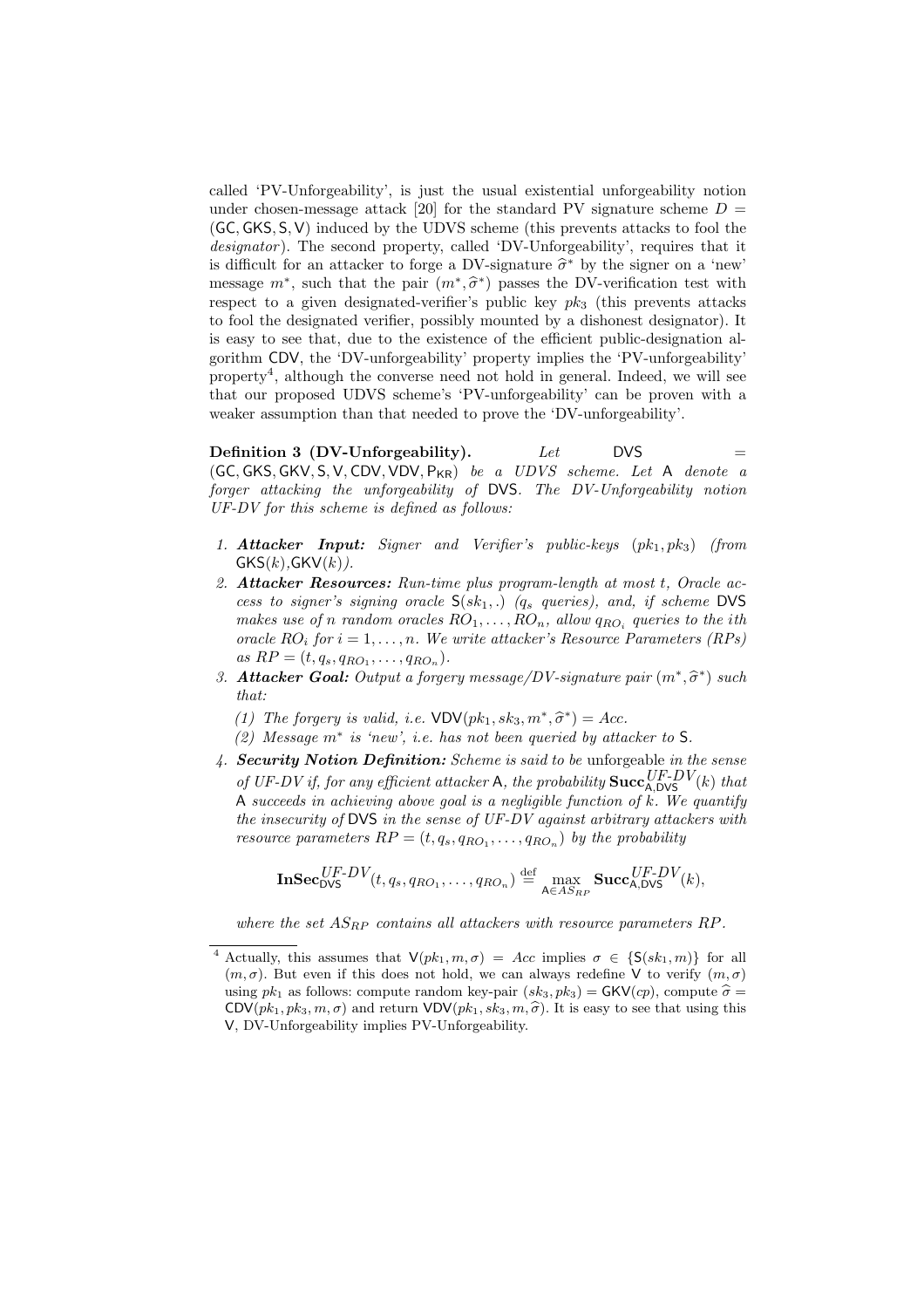**3.2.2** Non-Transferability Privacy Informally, the purpose of the privacy property for a UDVS scheme is to prevent a designated-verifier from using the DV signature  $\sigma_{dv}$  on a message m to produce evidence which convinces a thirdparty that the message  $m$  was signed by the signer. Our model's goal is to capture a setting in which signature holder provides many designated-signatures on  $m$ , designated to many verifier public keys of the attacker's choice. We quantify this property using the following privacy attack model. In our model, the attacker is a pair of interacting algorithms  $(A_1, A_2)$  representing the designated-verifier (DV) and Third-Party (TP), respectively, which run in two stages. At the end of Stage 1,  $A_1$  decides on a message  $m^*$  to be signed by the signer. In Stage 2, A<sub>1</sub> obtains up to  $q_{d1}$  DV signatures  $(\sigma_1, \ldots, \sigma_{q_{d1}})$  by the signer on  $m^*$  from a designator oracle, designated to public-keys of  $A_1$ 's choice (these keys must first be registered by  $A_1$  via key-reg. interactions with the  $KRA$ ), and tries to use the  $\sigma_i$ 's to convince  $A_2$  that the signer signed  $m^*$ . At the end of Stage 2,  $A_2$  outputs an estimate  $d \in \{$ yes, no for the answer to the question 'did the signer sign  $m^*$ '? We associate with  $(A_1, A_2)$  a *convincing measure*  $C_{\widehat{A_1}}(A_1, A_2)$  with respect

to a forgery strategy  $\widehat{A_1}$ , to measure the 'degree' to which  $A_2$  can be convinced by  $A_1$  that the signer signed  $m^*$ . It is defined as the *distinguisher advantage* of  $A_2$ 's estimate d to correctly distinguish between (1) The game yes, where the signer did sign  $m^*$  and  $A_1$  obtained one or more DV signatures on  $m^*$  from the designator oracle or (2) The game no, where the signer did not sign  $m^*$  and  $A_1$ was actually replaced by an efficient forging strategy, called  $\widehat{A_1}$  (which accepts the program for  $A_1$  as input), which aims to "trick"  $A_2$  into believing that the signer signed  $m^*$ , without the need to obtain any DV signatures on  $m^*$  from the designator oracle. The scheme is said to achieve the privacy property if there is an efficient forgery strategy  $\widehat{A_1}$  such that  $C_{\widehat{A_1}}(A_1, A_2)$  is negligible for any efficient attacker pair  $(A_1, A_2)$ .

**Definition 4 (PR-Privacy).** Let  $DVS = (GC, GKS, GKV, S, V, CDV, VDV, P_{KR})$ be a UDVS scheme. Let  $(A_1, A_2)$  denote an attack pair against the privacy of DVS. Let  $\widehat{A_1}$  denote a forgery strategy. The privacy notion PR for this scheme is defined as follows:

- 1. Attacker Input: Signer public-key  $pk_1$  (where  $(sk_1, pk_1) = GKS(cp)$ , and  $cp = \mathsf{GC}(k)$ . Note that  $\widehat{A_1}$  also accepts the program for  $A_1$  as input.
- 2. Resources for  $(A_1,\widehat{A_1})$ : Run-time  $(t_1,\widehat{t_1})$ , access to signing oracle  $\mathsf{S}(sk_1,.)$ (up to  $(q_s, \hat{q}_s)$  queried messages different from  $m^*$ ), access to key-reg. protocol interactions with the KRA (up to  $(q_k, \hat{q}_k)$  interactions), access to A<sub>2</sub> oracle (up to  $(q_c, \hat{q}_c)$  messages). In stage 2, A<sub>1</sub> also has access to designation oracle  $\mathsf{CDV}(pk_1,.,m^*,\sigma^*)$  (up to  $q_d$  queried keys successfully registered with KRA), where  $\sigma^* = \mathsf{S}(sk_1, m^*)$  is a signer's signature on the challenge message  $m^*$ output by  $A_1$  at end of Stage 1. Note that  $\widehat{A_1}$  cannot make any designation queries.
- 3. Resources for  $A_2$ : Run-time  $t_2$ .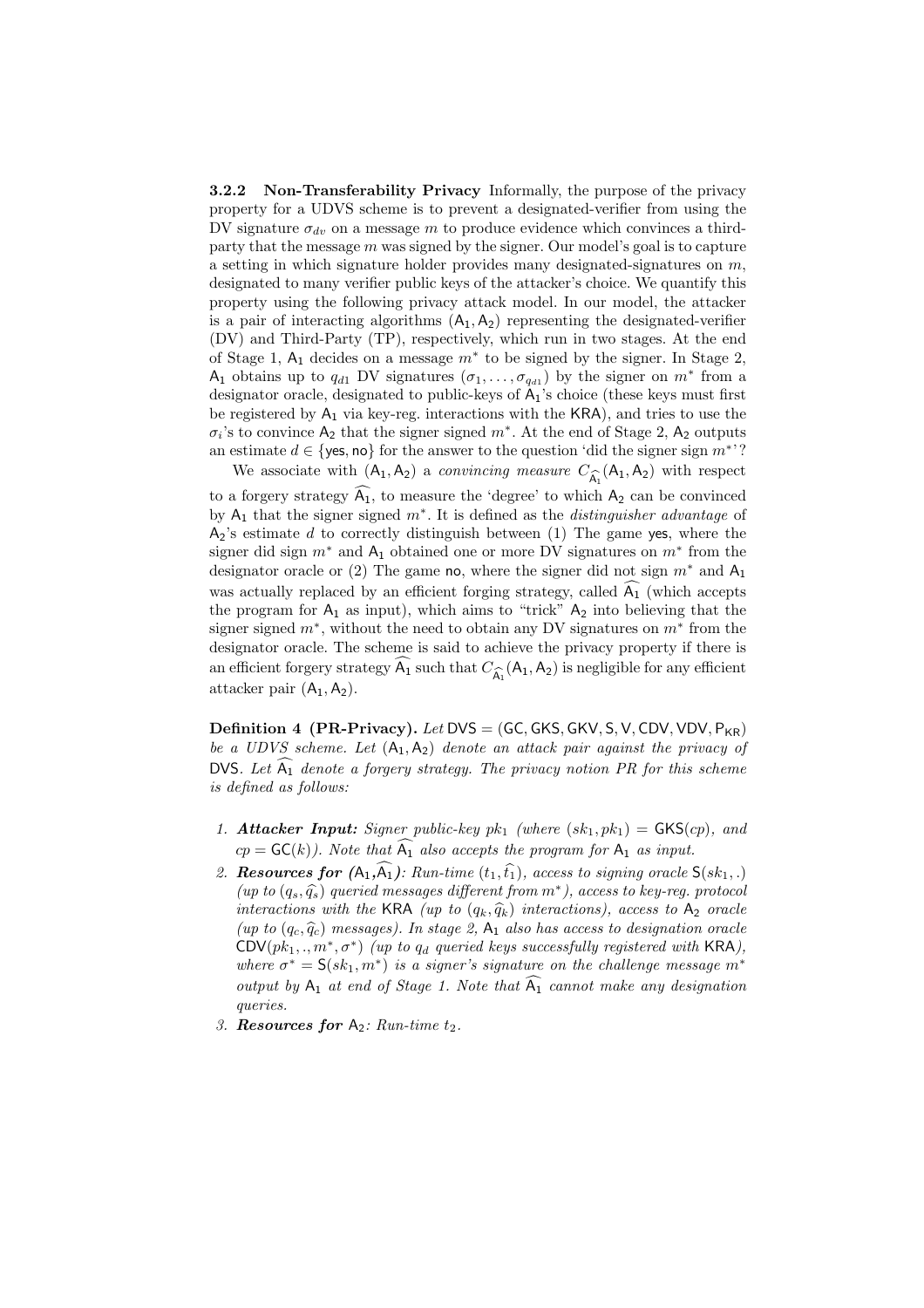- 4. Attacker Goal: Let  $P(A_1, A_2)$  and  $P(\widehat{A_1}, A_2)$  denote the probabilities that  $A_2$ outputs yes when interacting with  $A_1$  (game yes) and  $\widehat{A_1}$  (game no), respectively. The goal of  $(A_1, A_2)$  is to achieve a non-negligible convincing measure  $C_{\widehat{A_1}}(A_1, A_2) \stackrel{\text{def}}{=} |P(A_1, A_2) - P(\widehat{A_1}, A_2)|.$
- 5. Security Notion Definition: Scheme is said to achieve privacy in the sense of PR if there exists an efficient forgery strategy  $\widehat{A_1}$  such that the convincing measure  $C_{\widehat{A_1}}(A_1, A_2)$  achieved by any efficient attacker pair  $(A_1, A_2)$ is negligible in the security parameter  $k$ . We quantify the insecurity of DVS in the sense of PR against arbitrary attacker pairs  $(A_1, A_2)$  with resources  $(RP_1, RP_2)$  (attacker set  $AS_{RP_1, RP_2}$ ), with respect to arbitrary forgery strategies  $\widehat{A_1}$  with resources  $\widehat{RP_1}$  (attacker set  $AS_{\widehat{RP_1}}$ ) by the probability

$$
\mathbf{InSec}_{\mathsf{DVS}}^{PR}(RP_1, \widehat{RP}_1, RP_2) \stackrel{\text{def}}{=} \min_{\widehat{A_1} \in AS_{\widehat{RP}_1}} \max_{(A_1, A_2) \in AS_{RP_1, RP_2}} C_{\widehat{A_1}}(A_1, A_2).
$$

If  $\text{InSec}_{\text{DVS}}^{PR}(RP_1, \widehat{RP}_1, RP_2) = 0$  holds for any computationally unbounded  $A_2$ , it is said to be perfect unconditional privacy. If privacy holds when  $\widehat{q_{s1}} = q_{s1}$  it is said to be complete privacy.

Remark. The above privacy notion handles general UDVS schemes. For more specific schemes, the definition can be simplified. For instance, for schemes using the direct key-reg. protocol which have unique signatures, the complete unconditional privacy is equivalent to the existence of an efficient universal forgery algorithm for DV signatures using the verifier's secret key (this is the case for our proposed scheme in this paper, but see Sec. 6.2 for other possibilities).

Lemma 1. Let  $DVS = (GC, GKS, GKV, S, V, CDV, VDV, P_{KR})$  be a  $UDVS$ scheme which is DVSig-Unique, and where  $P_{KR}$  is the direct key-reg. protocol. Then DVS achieves complete and perfect unconditional privacy if and only if there exists an efficient universal DV-sig. forgery algorithm F, which on any  $input (cp, pk_1, sk_3, pk_3, m<sup>*</sup>)$  (where  $(sk_1, pk_1$ ) ∈ {GKS(cp)} and  $(sk_3, pk_3$ ) ∈  $\{GKV(cp)\}\)$  computes the unique DV-sig.  $\sigma_{dv}^* = CDV(cp, pk_1, pk_3, S(sk_1, m^*))$ with probability 1.

## 4 Proposed UDVS Scheme

#### 4.1 An Inefficient Generic Approach for Constructing UDVS Schemes

Before we present our efficient UDVS scheme, we sketch, as a plausibility argument, the details of a generic (but inefficient) approach for constructing UDVS schemes, based on zero-knowledge designated-verifier proofs of membership [21]. We do not attempt to give a precise definition and proof of security properties for this generic scheme, but we believe this can be done along the outline we sketch below.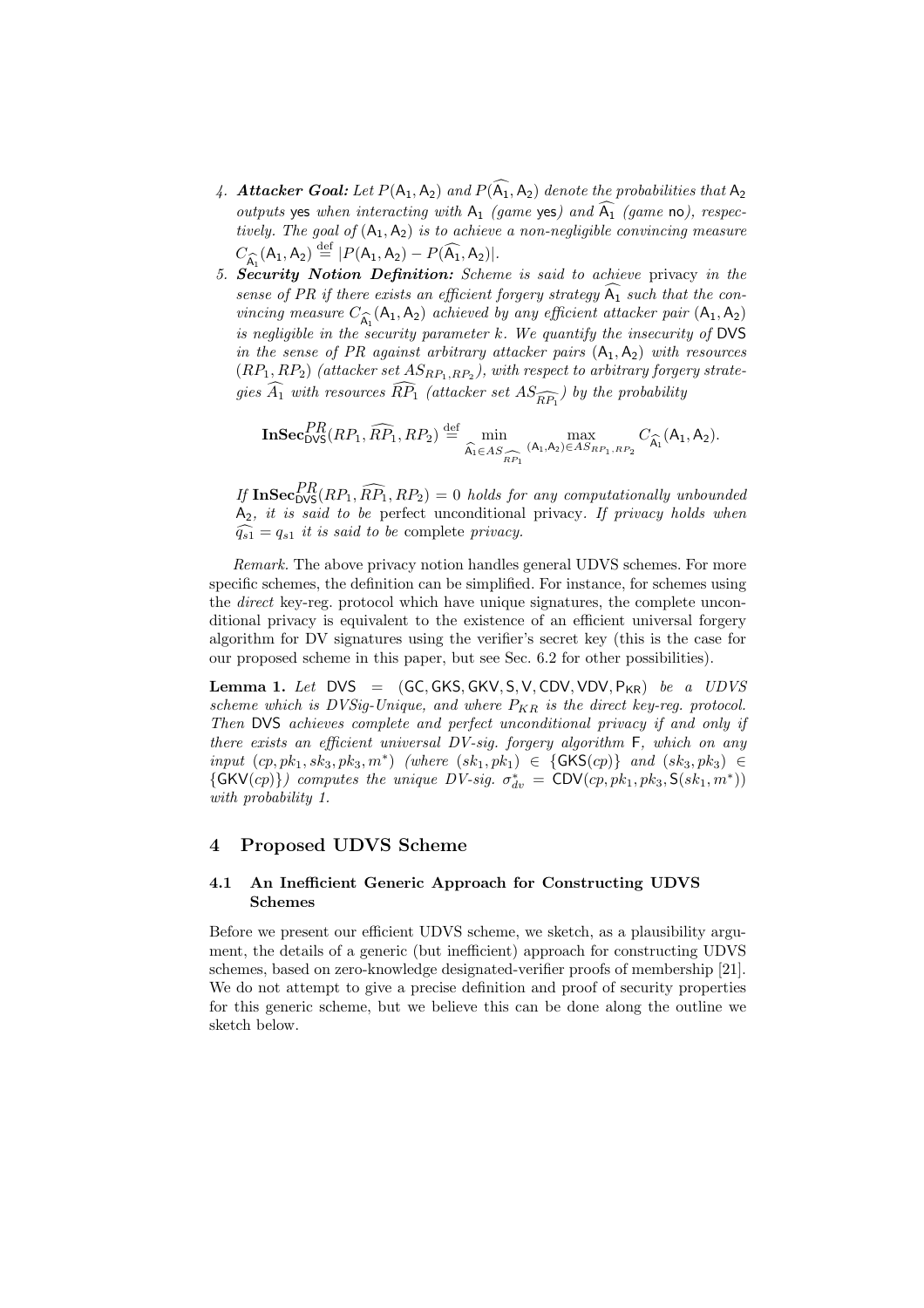The generic construction works as follows. We make use of a standard digital signature scheme  $DS = (GK_S, S, V)$  which is secure in the standard CMA sense of existential unforgeability under chosen message attack [20]. We also need a public-key encryption scheme  $PKE = (GK_E, E, D)$  which is semantically secure under chosen-plaintext attack(IND-CPA) [19], and a trapdoor commitment scheme TC [7]. The common parameter generation algorithm GC for the UDVS scheme generates an encryption key-pair  $(s k_E, p k_E) = \mathsf{GK}_{\mathsf{E}}(k)$  and outputs  $p k_E$ as the common parameter. The signer key-generation/signing/PV-verification algorithms for the UDVS scheme are those of the signature scheme DS. The verifier's key-generation algorithm is that of the trapdoor commitment scheme TC. The designation algorithm CDV takes an input common parameter  $pk_E$ , message m and its signature  $\sigma_{pv}$ , signer's public key  $pk_1$ , and verifier's public key  $pk_3$ . The designated signature  $\sigma_{dv}$  is the pair  $(c, P)$ , where  $c = E(pk_E, \sigma_{vv}; r)$  is the encryption of  $\sigma_{pv}$  under the common public key  $pk_E$  (using a random string r), and  $P$  is a designated-verifier non-interactive proof that  $c$  is in the NP language

## $L_{pk_1,pk_E,m} = \{c : \exists (\sigma,r) \text{ such that } c = \mathsf{E}(pk_E, \sigma;r) \text{ and } \mathsf{V}(pk_1,m,\sigma) = Acc\},\$

consisting of all possible ciphertexts of valid signatures by the signer on the message m. Note that the designator has a witness  $(\sigma, r)$  for membership of c in  $L_{pk_1,pk_E,m}$ , and hence can use a generic zero-knowledge commit-challengeresponse proof of membership for NP languages [18] to prove that  $c \in L_{pk_1,pk_E,m}$ . By applying the Fiat-Shamir heuristic (replacing the challenge by a hash of the commitments) to make the proof non-interactive and using the verifier's trapdoor commitment in the commit step, the designator can compute the desired designated-verifier proof P. The DV verification algorithm consists of verifying the proof  $P$  for the ciphertext  $c$ . The DV-unforgeability of the scheme follows (in the random oracle model) from the soundness of the proof and the unforgeability of the underlying standard signature scheme: any forged ciphertext with a valid proof is by soundness a ciphertext of a valid signature and can be decrypted with  $s k_E$  to give a forgery for the underlying signature scheme. The (computational) privacy follows from the forgeability of the proof  $P$  by the designated-verifier using his secret-key, namely the commitment trapdoor (even for ciphertexts  $c$ not in the language  $L_{pk_1,pk_E,m}$ , and the (computational) simulatability of the ciphertext  $c$  by a random string, due to the semantic security of the encryption scheme.

Implementing the above scheme using a generic zero-knowledge NP proof system [18] would yield a very inefficient and randomized designation and inefficient DV verification. For specific choices of the underlying signature and encryption scheme, one may be able to give a more efficient zero-knowledge proof for the language  $L_{pk_1,pk_E,m}$  and improve this efficiency to some extent. However, our bilinear scheme below shows how to eliminate zero-knowledge proofs altogether and obtain efficient, deterministic designation.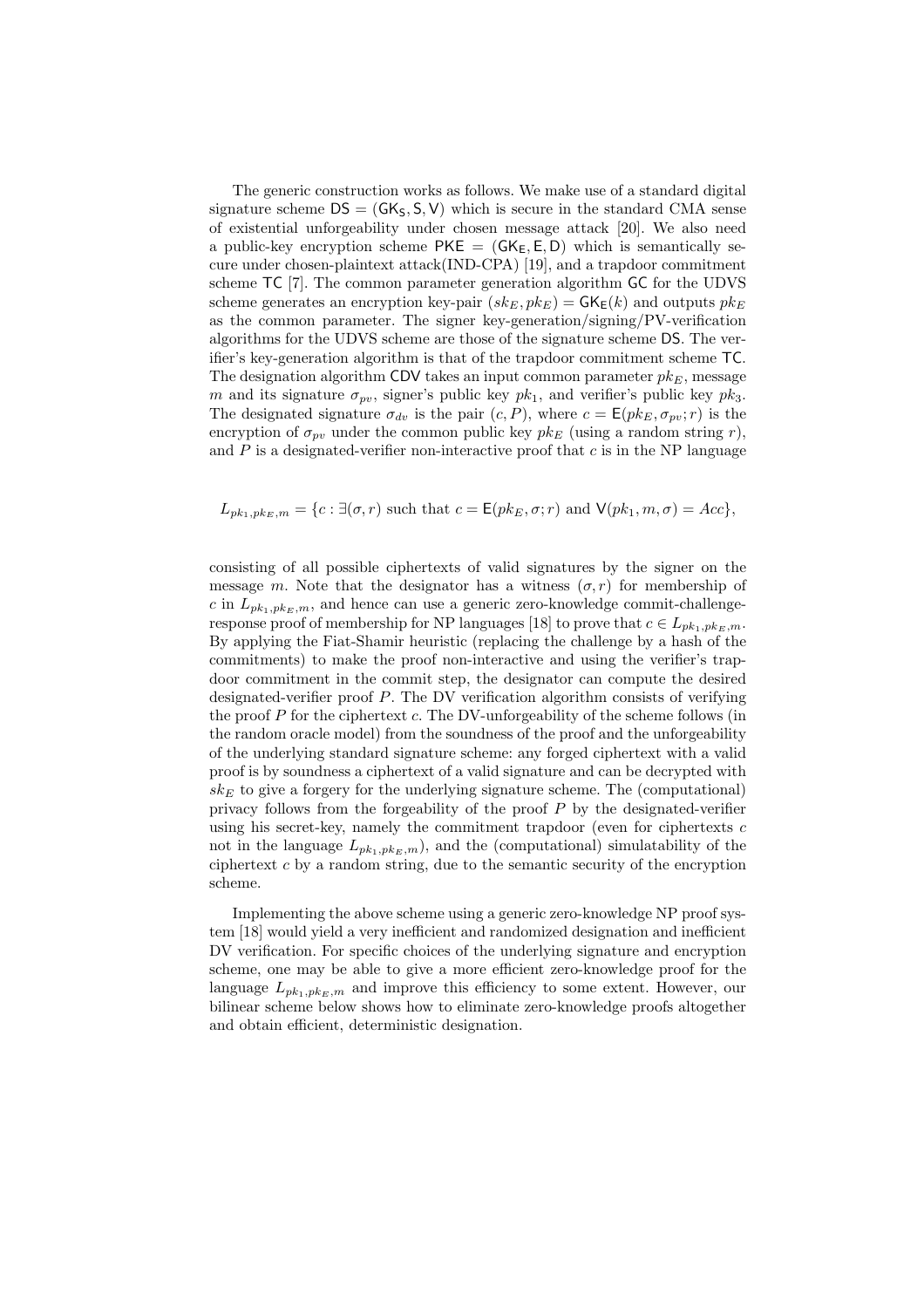#### 4.2 An Efficient UDVS Scheme DVSBM Based on Bilinear Group-Pairs

Our proposed UDVS scheme DVSBM based on bilinear group-pairs is given below. It makes use of a cryptographic hash function  $H: \{0,1\}^{\leq \ell} \to G_2$ , modelled as a random-oracle. Here  $\ell$  denotes a bound on the message bit-length and  $\{0,1\}^{\leq \ell}$  denotes the message space of all strings of length at most  $\ell$  bits. Note that for the basic version of DVSBM we propose the *direct* key registration protocol (see Section 3.1).

- 1. Common Parameter Generation GC. Choose a bilinear group-pair  $(G_1, G_2)$  of prime order  $|G_1| = |G_2|$  with description string  $D_G$  specifying a blinear map  $e: G_1 \times G_2 \to G_T$ , isomorphism  $\psi: G_1 \to G_2$  and generators  $g_1 \in G_1$  and  $g_2 = \psi(g_1) \in G_2$ . The common parameters are  $cp = (D_G, g_1)$ .
- 2. Signer Key Generation GKS. Given cp, pick random  $x_1 \in \mathbb{Z}_{|G_1|}$  compute  $y_1 = g_1^{x_1}$ . The public key is  $pk_1 = (cp, y_1)$ . The secret key is  $sk_1 = (cp, x_1)$ .
- 3. Verifier Key Generation GKV. Given cp, pick random  $x_3 \in \mathbb{Z}_{|G_1|}$  compute  $y_3 = g_1^{x_3}$ . The public key is  $pk_3 = (cp, y_3)$ . The secret key is  $sk_3 = (cp, x_3)$ .
- 4. Signing S. Given the signer's secret key  $(cp, x_1)$ , and message m, compute  $\sigma = h^{x_1} \in G_2$ , where  $h = H(m)$ . The PV signature is  $\sigma$ .
- 5. Public Verification V. Given the signer's public key  $(cp, y_1)$  and a message/PV-sig. pair  $(m, \sigma)$ , accept if and only if  $e(g_1, \sigma) = e(y_1, h)$ , where  $h = H(m)$ .
- 6. **Designation CDV**. Given the signer's public key  $(cp, y_1)$ , a verifier's public key  $(cp, y_3)$  and a message/PV-signature pair  $(m, \sigma)$ , compute  $\hat{\sigma} = e(y_3, \sigma)$ . The DV signature is  $\widehat{\sigma}$ .
- 7. Designated Verification VDV. Given a signer's public key  $(cp, y_1)$ , a verifier's secret key  $(cp, x_3)$ , and message/DV-sig. pair  $(m, \hat{\sigma})$ , accept if and only if  $\hat{\sigma} = e(y_1^{x_3}, h)$ , where  $h = H(m)$ .

Consistency. We first demonstrate the consistency of scheme DVSBM. To show the PV-Consistency property, we note that if  $\sigma_{pv} \stackrel{\text{def}}{=} \mathsf{S}(sk_1,m) = h^{x_1}$ , where  $h = H(m)$ , then

$$
e(g_1, \sigma) = e(g_1, h^{x_1}) = e(g_1, h)^{x_1} = e(g_1^{x_1}, h) = e(y_1, h)
$$
\n(1)

by bilinearity, so  $V(pk_1, m, \sigma_{pv}) = Acc$ , as required. To show the DV-Consistency property, we note that if  $\sigma_{pv} \stackrel{\text{def}}{=} \mathsf{S}(sk_1,m) = h^{x_1}$ , where  $h = H(m)$ , then  $\sigma_{dv} \stackrel{\text{def}}{=}$  $\text{CDV}(pk_1, pk_3, m, \sigma_{pv}) = e(y_3, \sigma_{pv})$ . Consequently:

$$
\widehat{\sigma}_{dv} \stackrel{\text{def}}{=} e(y_1^{x_3}, h) = e(y_3^{x_1}, h) = e(y_3, h)^{x_1} = e(y_3, h^{x_1}) = e(y_3, \sigma_{pv}) = \sigma_{dv} \tag{2}
$$

by bilinearity, so  $VDV(pk_1, (sk_3, pk_3), m, \sigma_{dv}) = Acc$ , as required. Therefore the scheme DVSBM is consistent.

Unforgeability. In the random-oracle model for  $H(.)$ , we can prove the DVunforgeability of the scheme assuming the Bilinear Diffie-Hellman (BDH) assumption. The reduction is efficient (no  $q_H$  multiplicative cost in insecurity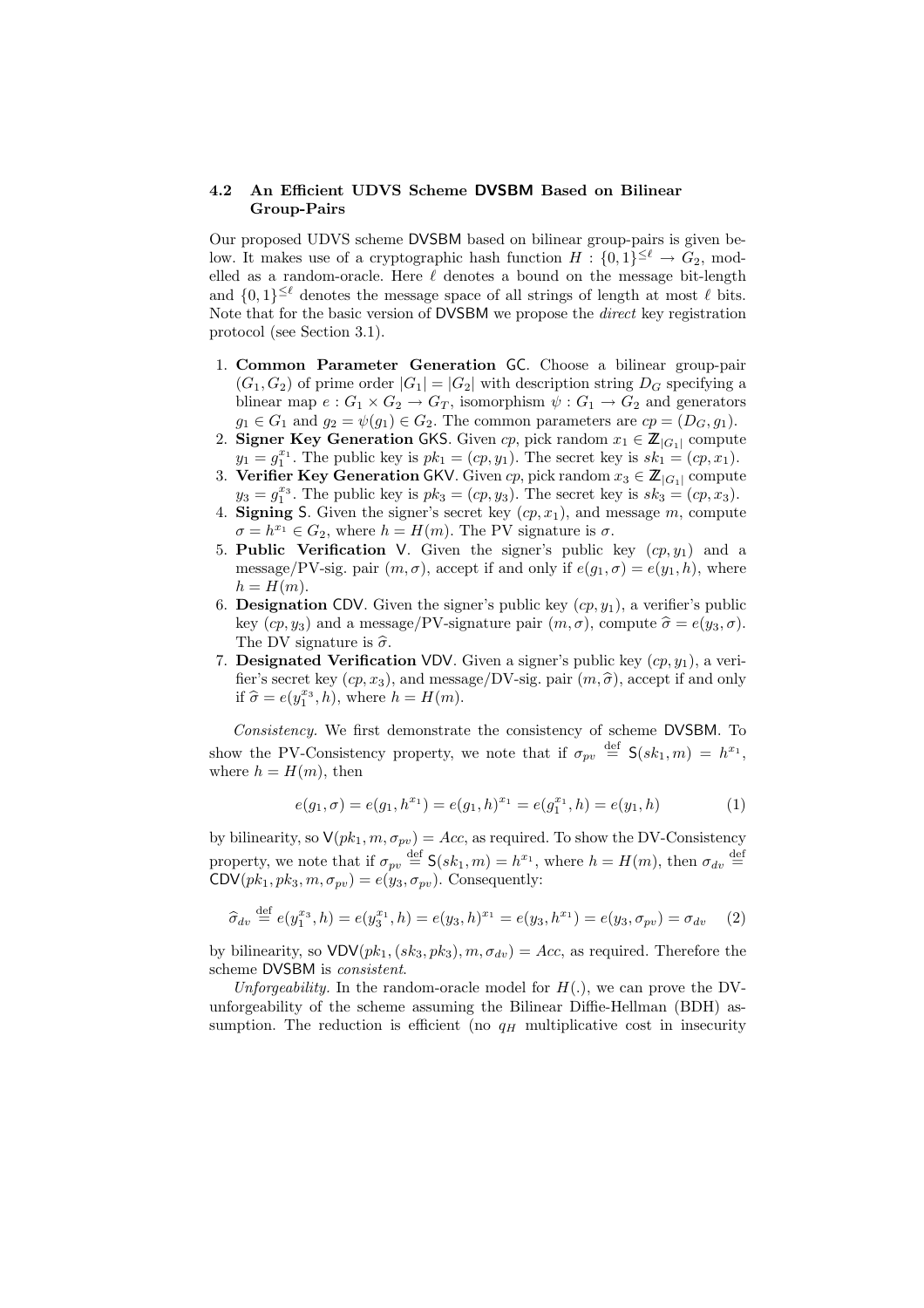bound) thanks to the random self-reducibility of BDH, by adapting Coron's technique [15] which was originally applied to prove the unforgeability of the FDH − RSA signature scheme assuming the RSA assumption. We note that the PV-unforgeability of our scheme reduces to the unforgeability of the BLS scheme [4], which was proven in [4] under a weaker assumption than hardness of BDH, namely hardness of the 'co-CDH' assumption.

Theorem 1 (DV-unforgeability of DVSBM). If the Bilinear Diffie-Hellman problem is hard in the bilinear group-pairs  $(G_1, G_2)$  generated by the commonparameter algorithm GC, then the scheme DVSBM is DV-unforgeable (UF-DV notion) in the random-oracle model for  $H(.)$ . Concretely, the following insecurity bound holds:

$$
\mathbf{InSec}_{\mathsf{DVSBM}}^{UF-DV}(t, q_s, q_H) \le \exp(1) \cdot (q_s + 1) \cdot \mathbf{InSec}_{\mathsf{BDH}}(t[B]),\tag{3}
$$

where  $t[B] = t + (q + q_s + 1) \cdot O(\ell \cdot \log_2 q + T_g \cdot \log_2 |G_1|) + T_{\psi} + T_e$ . Here we define  $q \stackrel{\text{def}}{=} q_H + q_s + 1$  and denote by  $T_e, T_g,$  and  $T_{\psi}$  the running time bounds for evaluating the bilinear map e, performing a single group operation in  $G_1$  or  $G_2$ , and evaluating the isomorphism  $\psi$ , respectively, and we use  $\exp : \mathbb{R} \to \mathbb{R}$ to denote the natural exponential function.

Privacy. The privacy achieved by scheme DVSBM is perfect unconditional, because the verifier can easily forge the DV-signatures he is receiving from the designator (as long as the verifier knows his secret-key, which is ensured by the key-registration protocol).

Theorem 2 (Privacy of DVSBM). The scheme DVSBM achieves complete and perfect unconditional privacy (in the sense of the PR notion). Concretely:

$$
\mathbf{InSec}_{\mathsf{DVSBM}}^{PR}(RP_1, \widehat{RP}_1, \infty) = 0,\tag{4}
$$

where  $RP_1 = (t_1, q_s, q_k, q_d)$  denotes  $A_1$ 's resource parameters and  $\widehat{RP}_1 = (\widehat{t}_1, \widehat{q}_s, \widehat{q}_k)$ denotes the forgery strategy  $\widehat{A_1}$ 's resources, which are given by:  $\widehat{t}_1 = t_1 + q_d \cdot O(T_e +$  $T_g \log_2 |G_1| + q_k$ ,  $\hat{q}_s = q_s$  (complete privacy),  $\hat{q}_d = q_d$ ,  $\hat{q}_c = q_c$ .

## 5 General Relationship Between UDVS and ID-Based Encryption Schemes

Readers who are familiar with the Boneh-Franklin ID-Based Encryption scheme [2] may notice an intimate relationship between that scheme and our proposed UDVS scheme DVSBM. In this section we show that this relationship is one instance of a general equivalence between certain subclass of secure UDVS schemes and a certain subclass of secure ID-Based Encryption schemes.

ID-Based Key Encapsulation Mechanism (ID-KEM) Schemes. We review the definition of ID-based encryption schemes (IBE) [2]. Actually, we will formulate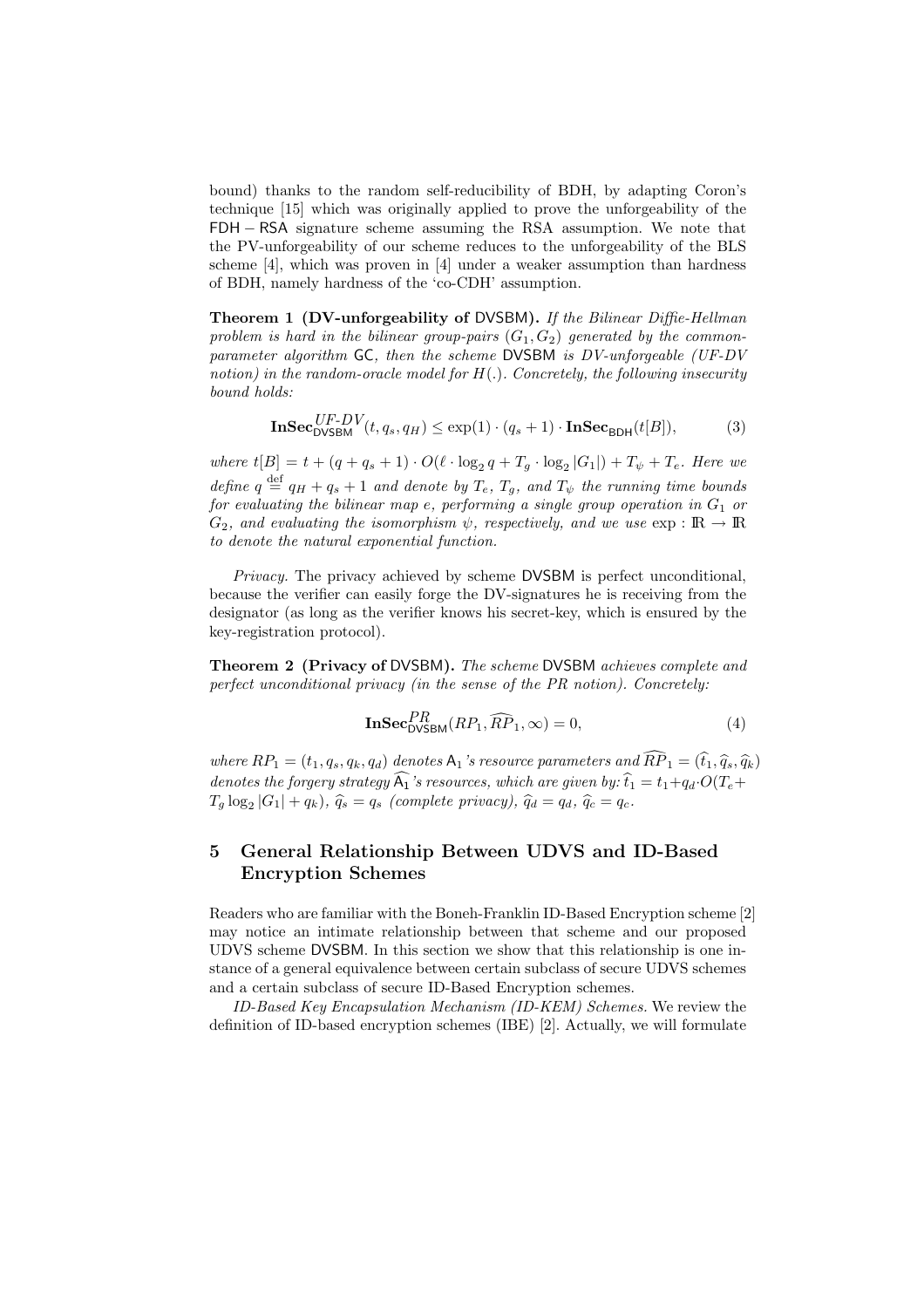our result in terms of a primitive called 'ID-Based Key Encapsulation Mechanism' (ID-KEM), defined analogously to the definition of standard non-ID-based KEMs [30]. An ID-Based Key Encapsulation Mechanism (ID-KEM) consists of 4 algorithms: Setup, Extract, Encrypt, Decrypt: Setup takes as input security parameter k, and returns a system parameter string  $cp$  and a master key mk. This is run initially by the 'Private Key Generator' (PKG). Extract takes as input system parameters cp, master key mk, and a user identity string  $ID \in S_{ID}$  and returns a user secret key  $sk_{ID} =$  Extract $(cp, mk, ID)$  corresponding to identity ID. Encrypt is a randomized algorithm which takes as input system parameters cp, a recipient identity string ID and a random input  $r \in S_R$  and returns a pair  $(K, c)$  = Encrypt $(cp, ID; r)$ , where  $K$  = Enc<sub>K</sub> $(cp, ID; r)$  is an 'session key' (which can be used with a symmetric encryption scheme to encrypt a message) and  $c = \text{Enc}_{\mathsf{c}}(cp, ID; r)$  is a ciphertext for K (we call  $\text{Enc}_{\mathsf{K}}$  and  $\text{Enc}_{\mathsf{c}}$  the key-computation and key-encapsulation functions induced by Encrypt). Given cp,  $sk_{ID}$  and c, Decrypt $(cp, sk_{ID}, c)$  recovers a session key K. An ID-KEM is consistent if  $Decrypt(cp, sk_{ID}, Enc_c(cp, ID; r)) = Enc_K(cp, ID; r)$  holds, where  $sk_{ID}$  = Extract(cp, mk, ID), for all  $(ID, r)$  and  $(cp, mk)$  generated by Setup.

Ephemeral-Key (EK) and Separable ID-KEM Schemes. For constructing UDVS schemes, we need an ID-KEM scheme which satisfies two properties: EK and Separable. An ID-KEM scheme is said to have the EK property if the ciphertext  $c = \text{Enc}_{c}(cp, ID; r)$  produced by the key-encapsulation function  $\text{Enc}_{c}$ does not depend on ID. An ID-KEM scheme is said to be *Separable* if the Setup can be separated into two efficient algorithms  $\mathsf{Setup}_1$  and  $\mathsf{Setup}_2$  such that the following holds. On input security parameter k,  $\mathsf{Setup}_1(k)$  returns a string  $cp_1$ , and on input  $cp_1$ , Setup<sub>2</sub>( $cp_1$ ) returns a master key mk and a second string  $cp_2$ . The system parameter string is  $cp = (cp_1, cp_2)$ , and we require that the ciphertext  $c = \text{Enc}_{c}((cp_1, cp_2), ID; r)$  produced by the key-encapsulation function  $\text{Enc}_{c}$ does not depend on  $cp_2$ .

Strong ID-One-Wayness. Following the definition in  $[2]$ , a basic security requirement for ID-KEM schemes is  $ID-One-Wauness$  (ID-OW). For constructing UDVS schemes, we need a stronger requirement that we call Strong ID-One-Wayness (ST-ID-OW). An ID-KEM scheme is said to have the ST-ID-OW property if it is infeasible for an attacker A to win the following two-stage game. In Stage 1, A is given the system pars.  $cp$  and outputs a recipient identity ID he wants to be challenged on. In Stage 2, A is given a random KEM challenge ciphertext  $c = \text{Enc}_{c}(cp, ID; r)$  intended for recipient ID but we allow A to adaptively 'change his mind' about the challenge identity; at the end of Stage 2, A outputs an identity  $ID^*$  and an estimate  $\widehat{K}^*$  for the decryption  $K^* = \text{Decrypt}(cp, sk_{ID^*}, c)$ of c under secret-key  $sk_{ID^*}$  corresponding to identity  $ID^*$ . A is said to win if  $\widehat{K}^* = K^*$  (in both stages, A is allowed to query any  $ID' \neq ID^*$  to the Extract oracle). Note that in the weaker ID-OW notion [2] A is not able to change the identity picked at the end of Stage 1.

We remark that the Boneh-Franklin IBE [2] can seen as derived from an underlying separable EK ID-KEM, whereas the Cocks IBE scheme [14] does not seem to give rise to such a KEM.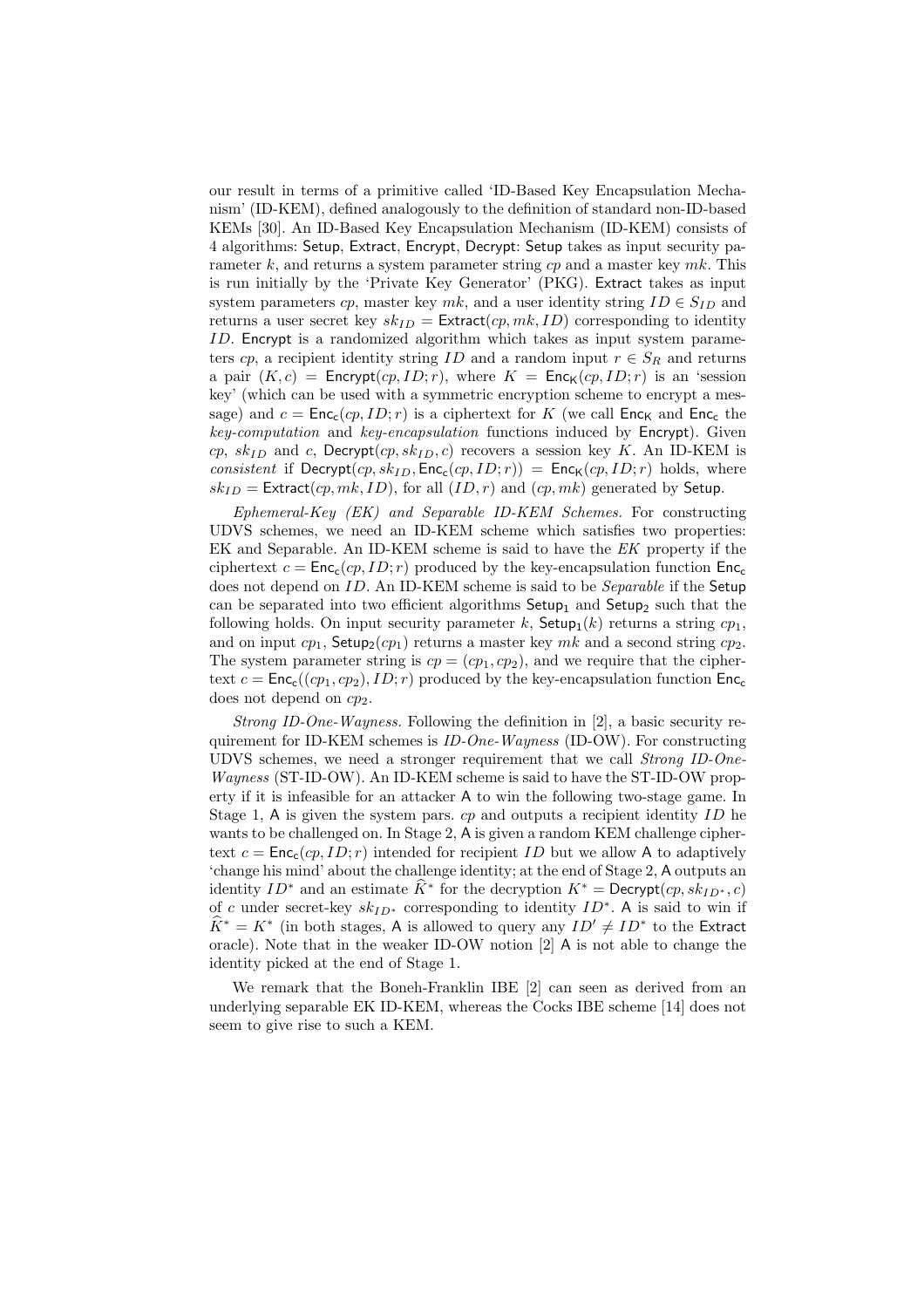Constructing a UDVS Scheme from a Separable EK ID-KEM Scheme. We can now describe our general construction of a UDVS scheme from a Separable EK ID-KEM scheme which achieves strong ID-OneWayness.

- 1. **Com. Par. Generation GC**. Compute  $cp_1 = \mathsf{Setup}_1(k)$ . The common parameters are  $cp_1$ .
- 2. Signer Key Generation GKS. Given common parameters  $cp_1$ , compute  $(cp_2, mk)$  = Setup<sub>2</sub> $(cp_1)$ . The public key is  $(cp_1, cp_2)$ . The secret key is  $(cp_1, cp_2, mk).$
- 3. Verifier Key Generation GKV. Given common parameters  $c_{\nu_1}$ , let  $ID_0$  and  $cp_{20}$  denote any fixed strings. Compute KEM ciphertext  $c =$  $\mathsf{Enc}_{\mathsf{c}}((cp_1, cp_{20}), ID_0; r_c)$  for uniformly random  $r_c \in S_R$ . The public key is c. The secret key is  $r_c$ .
- 4. Signing S. Given the signer's secret key  $(ep_1, cp_2, mk)$ , and message m, compute  $sk_m = \text{Extract}((cp_1, cp_2), mk, m)$ . The PV signature is  $sk_m$ .
- 5. Public Verification V. Given the signer's public key  $(cp_1, cp_2)$  and a message/PV-sig. pair  $(m, sk_m)$ , compute a random KEM ciphertext to identity string m as  $\hat{c} = \text{Enc}_{c}((cp_1, cp_2), m; \hat{r})$  for uniformly random  $\hat{r} \in S_R$  with associated encapsulated key  $\hat{K} = \textsf{Enc}_{K}((cp_{1}, cp_{2}), m; \hat{r})$ . Accept if and only if  $\hat{K}' = \hat{K}$ , where  $\hat{K}' = \text{Decrypt}((cp_1, cp_2), sk_m, \hat{c})$ .
- 6. Designation CDV. Given the signer's public key  $(ep_1, cp_2)$ , verifier's public key c and a message/PV-sig. pair  $(m, sk_m)$ , compute  $K_{c,m}$ Decrypt( $(cp_1, cp_2), sk_m, c$ ). The DV signature is  $K_{c,m}$ .
- 7. Designated Verification VDV. Given a signer's public key  $(cp_1, cp_2)$ , a verifier's secret key  $r_c$ , and message/DV-sig. pair  $(m, K_{c,m})$ , compute  $\hat{K}_{c,m} =$  $Enc_{\mathcal{K}}((cp_1, cp_2), m; r_c)$  and accept if and only if  $K_{c,m} = K_{c,m}$ .

The underlying idea behind the construction is a correspondence between the ID-KEM setting and the UDVS setting, where one can make associations between: signer and PKG, messages and identities, DV-sigs. and session keys, designator and decryptor, verifier and encryptor. We point out however the reasons behind the necessity of the special requirements on the ID-KEM scheme: (1) The DV-Consistency of the UDVS scheme translates to the requirement on the ID-KEM scheme that if  $c = \text{Enc}_{c}((cp_1, cp_{20}), ID_0; r_c)$  then Decrypt( $(cp_1, cp_2), sk_{ID}, c$ ) = Enc<sub>K</sub>( $(cp_1, cp_2), ID; r$ ) for any ID and the corresponding secret key  $sk_{ID}$  to ID. This requirement is satisfied by all Separable EK ID-KEM schemes, but not for general ID-KEM schemes. (2) The ID-KEM separability property is necessary in order that the verifier key-generation algorithm GKV does not need the signer's public key  $pk_1$  — we require a UDVS scheme to allow verifiers to generate keys just once, not once per signer. (3) The ID-KEM needs to have the strong ID-OneWayness to ensure the existential DV unforgeability for the constructed UDVS scheme.

Constructing an ID-KEM from a UDVS scheme. Interestingly, the above correspondence can also be used in the other direction to construct an ID-KEM scheme (and hence an IBE scheme) from any DV-unforgeable UDVS scheme which is DVSig-Unique and achieves perfect unconditional privacy. The latter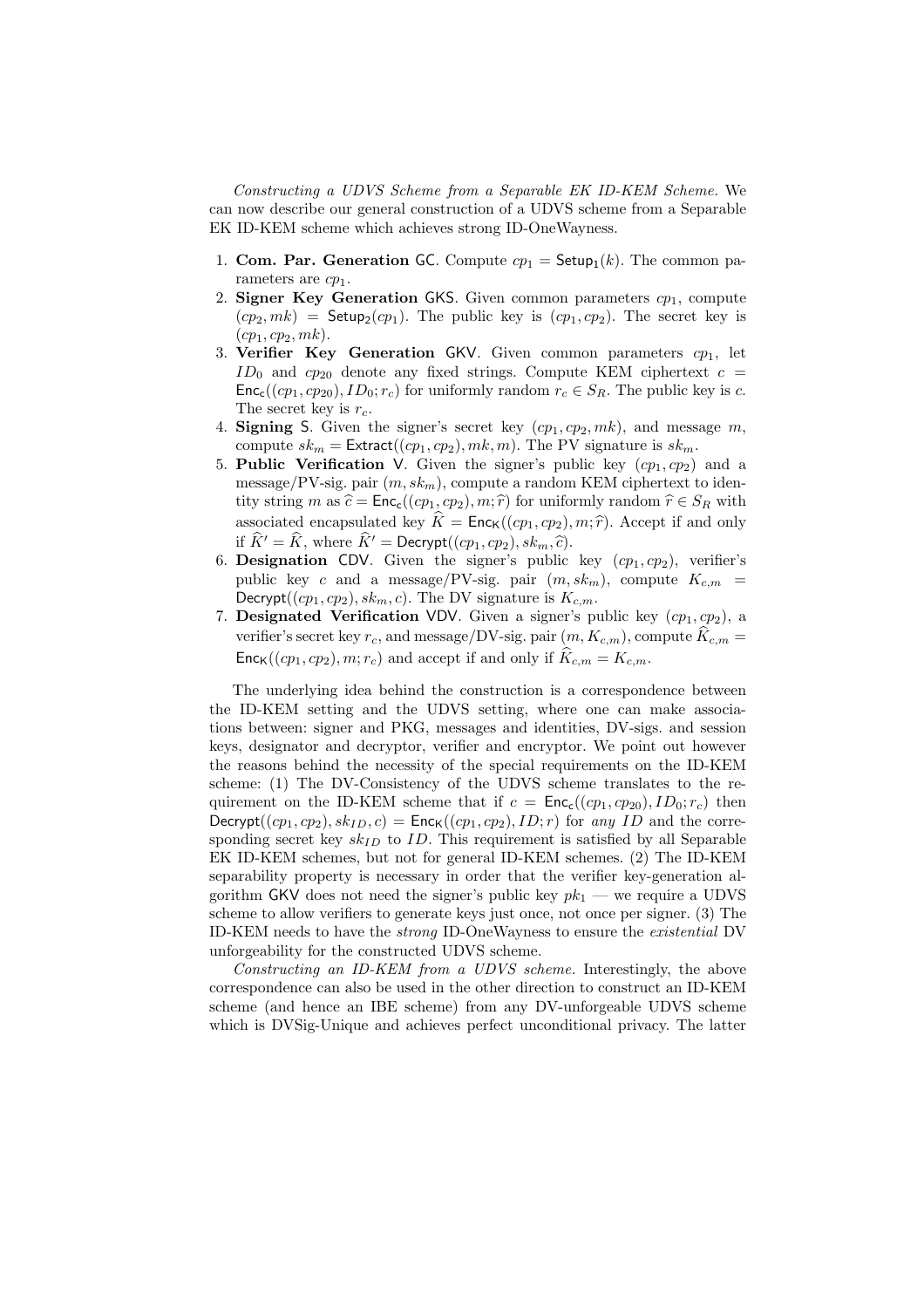properties are needed for the consistency of the ID-KEM construction. The ID-KEM construction is as follows (we let F denote the universal forgery algorithm associated with the UDVS scheme, which exists by Lemma 1).

- 1. System Par. Gen. Setup. Given security parameter k, compute  $cp = \mathsf{GC}(k)$ and  $(sk_1, pk_1) = GKS(cp)$ . The system parameters are  $(cp, pk_1)$ . The master key is  $(cp, sk_1)$ .
- 2. Secret-Key Extraction Extract. Given master key  $sk_1$  and identity ID, compute  $\sigma_{ID} = \mathsf{S}(sk_1, ID)$ . The identity secret key is  $\sigma_{ID}$ .
- 3. KEM Encryption Encrypt. Given system par.  $(c_p, pk_1)$ , identity ID and random input r, compute  $(sk_3, pk_3) = \mathsf{GKV}(cp; r)$  using random input r and DV-sig. forgery  $\hat{\sigma}_{ID,pk_3} = F(sp, pk_1, sk_3, pk_3, ID)$ . The KEM ciphertext is  $pk_3$ . The encapsulated key is  $\widehat{\sigma}_{ID,pk_3}$ .
- 4. Decryption Decrypt. Given system par.  $(ep, pk_1)$ , secret key  $\sigma_{ID}$  corresponding to identity ID, and KEM ciphertext  $pk_3$ , compute DV-sig.  $\hat{\sigma}'_{ID,pk_3}$  = CDV $(pk_1, pk_3, ID, \sigma_{ID})$ . The decrypted encapsulated key is  $\hat{\sigma}'_{ID, pk_3}$ .

We summarise our equivalence result in the following statement.

Theorem 3 (Equivalence between subclasses of ID-KEM and UDVS Schemes). (1) Given any separable and EK ID-KEM scheme KEM  $=$ (Setup<sub>1</sub>, Setup<sub>2</sub>, Extract, Encrypt, Decrypt) which is consistent and achieves Strong ID-One-Wayness (ST-ID-OW notion), we can construct a UDVS scheme which is consistent and DVSig-Unique and achieves complete perfect unconditional privacy (PR notion) and DV-unforgeability (UF-DV notion).

(2) Conversely, given any  $UDVS$  scheme DVS = (GC, GKS, GKV, S, V, CDV, VDV,  $P_{KR}$ ) (where  $P_{KR}$  is the direct key-reg. protocol) which is DVSig-Unique, consistent, and achieves complete perfect unconditional privacy (PR notion) and DV-unforgeability (UF-DV notion), we can construct an EK ID-KEM scheme KEM which is consistent and achieves Strong ID-One-Wayness (ST-ID-OW notion).

## 6 Implementation Aspects and Extensions

#### 6.1 Practical Efficiency of UDVS scheme DVSBM

Currently, the only known way to construct bilinear group-pairs in which BDH is hard is to set  $G_1$  and  $G_2$  to be subgroups of the group of points on certain elliptic curves, as described in  $[23, 2, 4, 1]$ . As shown in  $[1]$ , for such implementations it is possible to evaluate the bilinear map in less than 20ms on a 1GHz P-III processor. Thus we believe that such potential implementations of our scheme are quite practical for many applications of UDVS schemes. Compared to the ring signature in [3], which can also function as a UDVS scheme when restricted to Two-Users as mentioned in Section 1.1, our scheme requires only a single pairing evaluation for designated verification (plus an exponentiation) whereas the scheme in [3] requires three pairing evaluations for this purpose. On the other hand, the scheme in [3] requires only two exponentiations for designation,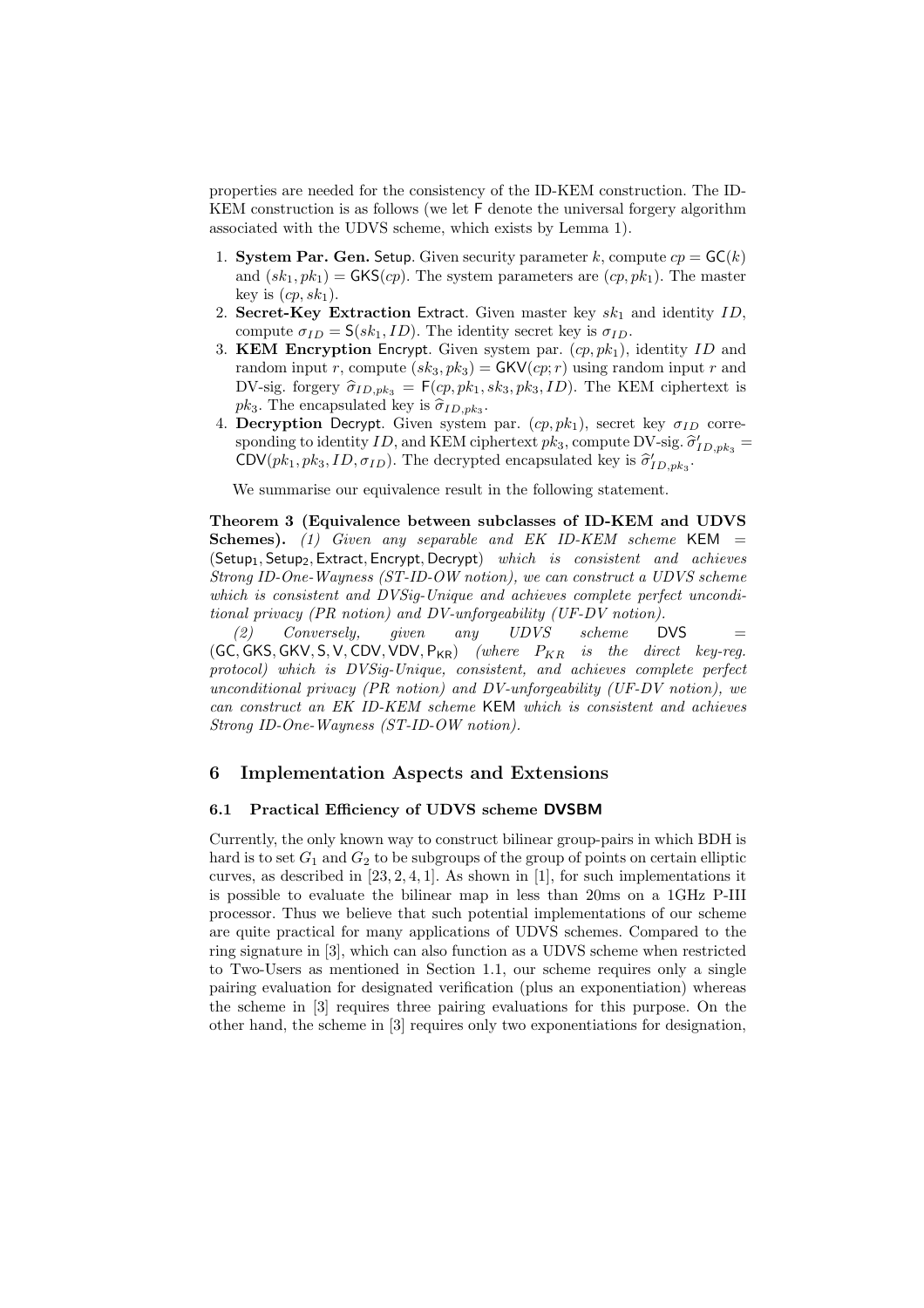which may be more efficient than the one pairing evaluation for designation in our scheme.

#### 6.2 Achieving Unforgeability against the KRA

One may require unforgeability of DV-sigs. even against the KRA, which is a stronger than DV-unforgeability notion we defined. To achieve this one can replace the direct key-reg. protocol that we assumed by a zero-knowledge proof of knowledge of the verifier's secret-key. For the scheme DVSBM, the Schnorr proof of knowledge of discrete-logs protocol [29] should suffice for this purpose, although we do not claim a formal proof of security for the resulting scheme.

### 6.3 Communication-Efficient Selective Disclosure for UDVS Scheme DVSBM

In the application of UDVS schemes to certification systems, Alice's certificate may contain  $n$  statements, but Alice may wish to further protect her privacy by disclosing only a *selected subset* of  $r < n$  signed statements to Bob. This is easily achieved if Alice obtains a separate signature from the CA for each statement, but requires Alice to send (and designate)  $r$  signatures to Bob. Here we observe that for the scheme DVSBM, Alice can reduce the communication cost to only a single DV signature length (and also reduce her computation cost to only one designation and  $r - 1$  group operations) by using similar techniques as used in [3]. Namely, given the PV signatures  $(\sigma_1, \ldots, \sigma_r)$  by a signer with public key  $y_1 = g_1^{x_1}$  on messages  $(m_1, \ldots, m_r)$ , with  $\sigma_i = h_i^{x_1}$  and  $h_i = H(m_i)$ for  $i = 1, ..., r$ , a user who wishes to designate a signature on these messages to a verifier with public key  $y_3 = g_1^{x_3}$ , first multiplies the PV signatures to get  $\sigma = \sigma_1 \cdots \sigma_r$ , and then designates the product to get  $\sigma_{dv} = e(y_3, \sigma)$ . The verifier receives  $(m_1, \ldots, m_r)$ ,  $y_1$  and  $\sigma_{dv}$ , computes  $\hat{\sigma}_{dv} = e(y_1^{x_3}, h)$  where  $h = h_1 \cdots h_r$ and checks that  $\hat{\sigma}_{dv} = \sigma_{dv}$ . The scheme can be proved DV-unforgeable in the 'aggregate signature' sense defined in [4] by reduction from the DV-unforgeability of DVSBM.

## 7 Conclusions and Future Work

We introduced Universal Designated-Verifier Signature (UDVS) schemes to improve the privacy of users in certification systems while maintaining the ease of use of electronic certificates. We defined precise security notions for UDVS schemes, proposed an efficient deterministic UDVS scheme based on bilinear group-pairs, and proved that our scheme achieves our desired security notions (in the random-oracle model), assuming the hardness of the Bilinear Diffie Hellman problem for the underlying group-pair. We also showed a general relationship between UDVS schemes and ID-Based encryption schemes, and discussed extensions to our basic scheme. In [26], we extend this work and show how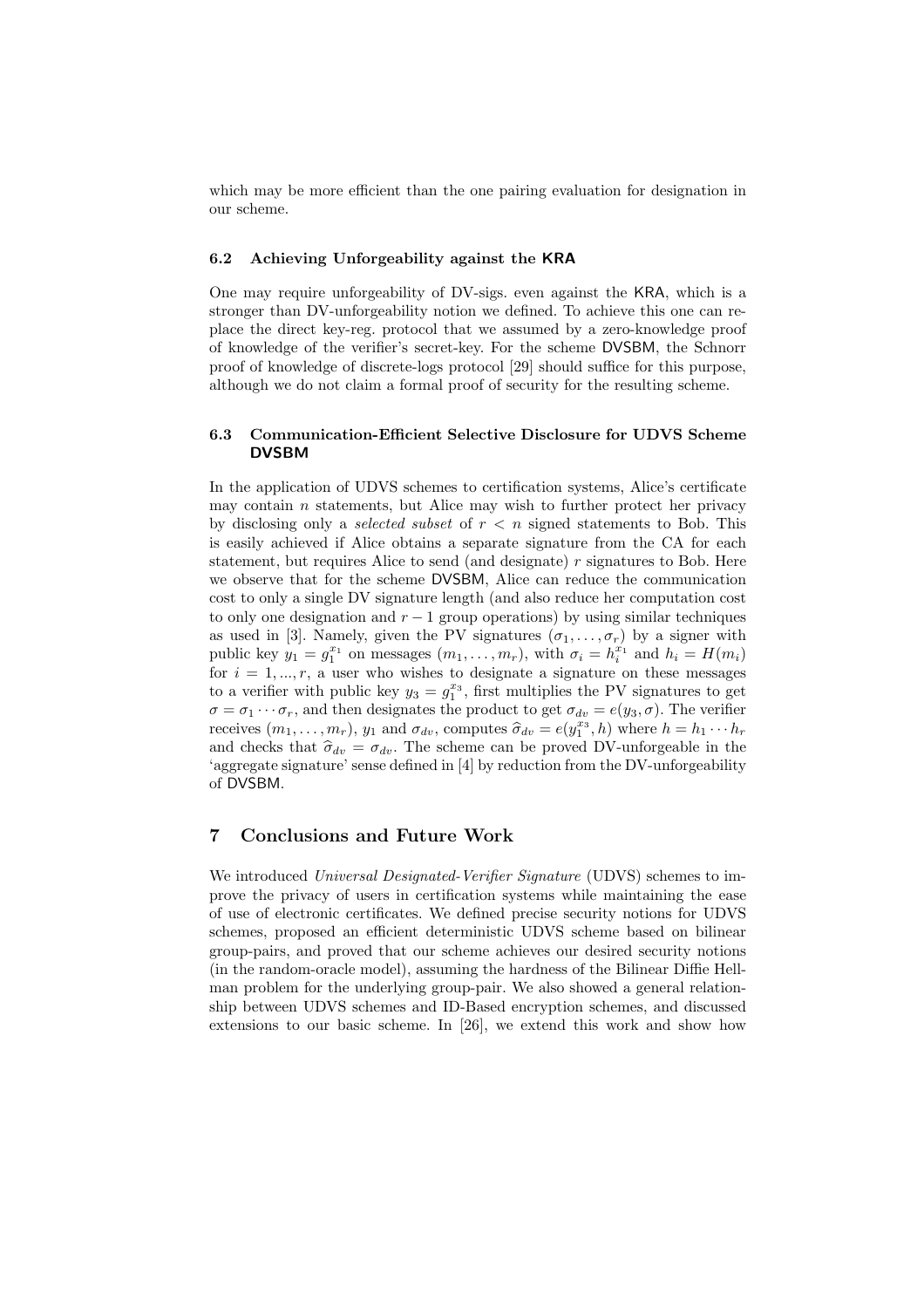to construct practical randomized UDVS schemes based on the classical Diffie-Hellman and RSA problems, in the random-oracle model. Threshold versions of UDVS schemes, in which the designator or designated-verifier consist of groups of users, are an interesting topic for future research. Another interesting problem is to construct a practical UDVS scheme which is unforgeable in the standard computational model with respect to established cryptographic assumptions.

Acknowledgments. The work of Ron Steinfeld, Huaxiong Wang and Josef Pieprzyk was supported by ARC Discovery Grant DP0345366. Huaxiong Wang's work was also supported in part by ARC Discovery Grant DP0344444.

### References

- 1. P. Barreto, H. Kim, B. Lynn, and M. Scott. Efficient Algorithms for Pairing-based Cryptosystems. In Crypto 2002, volume 2442 of LNCS, pages 354–368, Berlin, 2002. Springer-Verlag.
- 2. D. Boneh and M. Franklin. Identity-Based Encryption from the Weil Pairing. In CRYPTO 2001, volume 2139 of LNCS, pages 213–229, Berlin, 2001. Springer-Verlag.
- 3. D. Boneh, C. Gentry, B. Lynn, and H. Shacham. Aggregate and Verifiably Encrypted Signatures from Bilinear Maps. In Eurocrypt 2003, LNCS, Berlin, 2003. Springer-Verlag. (To Appear).
- 4. D. Boneh, B. Lynn, and H. Shacham. Short Signatures from the Weil Pairing. In Asiacrypt 2001, volume 2248 of LNCS, pages 514– 532, Berlin, 2001. Springer-Verlag. See full updated version available at http://crypto.stanford.edu/ dabo/pubs.html.
- 5. S. Brands. A technical overview of digital credentials, 1999. Available at http://www.xs4all.nl/ brands/.
- 6. S. Brands. Rethinking Public Key Infrastructures and Digital Certificates. MIT Press, 2000.
- 7. Gilles Brassard, David Chaum, and Claude Crpeau. Minimum Disclosure Proofs of Knowledge. Journal of Computer and System Sciences, 37(2):156–189, October 1988.
- 8. J. Camenisch and A. Lysyanskaya. An Efficient System for Non-Transferrable Anonymous Credentials with Optional Anonymity Revocation. In Eurocrypt 2001, volume 2045 of LNCS, pages 93–118, Berlin, 2003. Springer-Verlag.
- 9. J. Camenisch and M. Michels. Confirmer Signature Schemes Secure against Adaptive Adversaries. In Eurocrypt 2000, volume 1807 of LNCS, pages 243–258, Berlin, 2000. Springer-Verlag.
- 10. D. Chaum. Security without ID: Transaction Systems to Make Big Brother Obsolete. Communications of the ACM, 28(10):1030–1044, 1985.
- 11. D. Chaum. Zero-Knowledge Undeniable Signatures. In Eurocrypt '90, volume 473 of LNCS, pages 458–464, Berlin, 1991. Springer-Verlag.
- 12. D. Chaum. Designated Confirmer Signatures. In Eurocrypt '94, volume 950 of LNCS, pages 86–91, Berlin, 1994. Springer-Verlag.
- 13. D. Chaum and H. van Antwerpen. Undeniable Signatures. In Crypto '89, volume 435 of LNCS, pages 212–216, Berlin, 1990. Springer-Verlag.
- 14. C. Cocks. An Identity Based Encryption Scheme Based on Quadratic Residues. In Cryptography and Coding 2001, volume 2260 of LNCS, pages 360–363, Berlin, 2001. Springer-Verlag.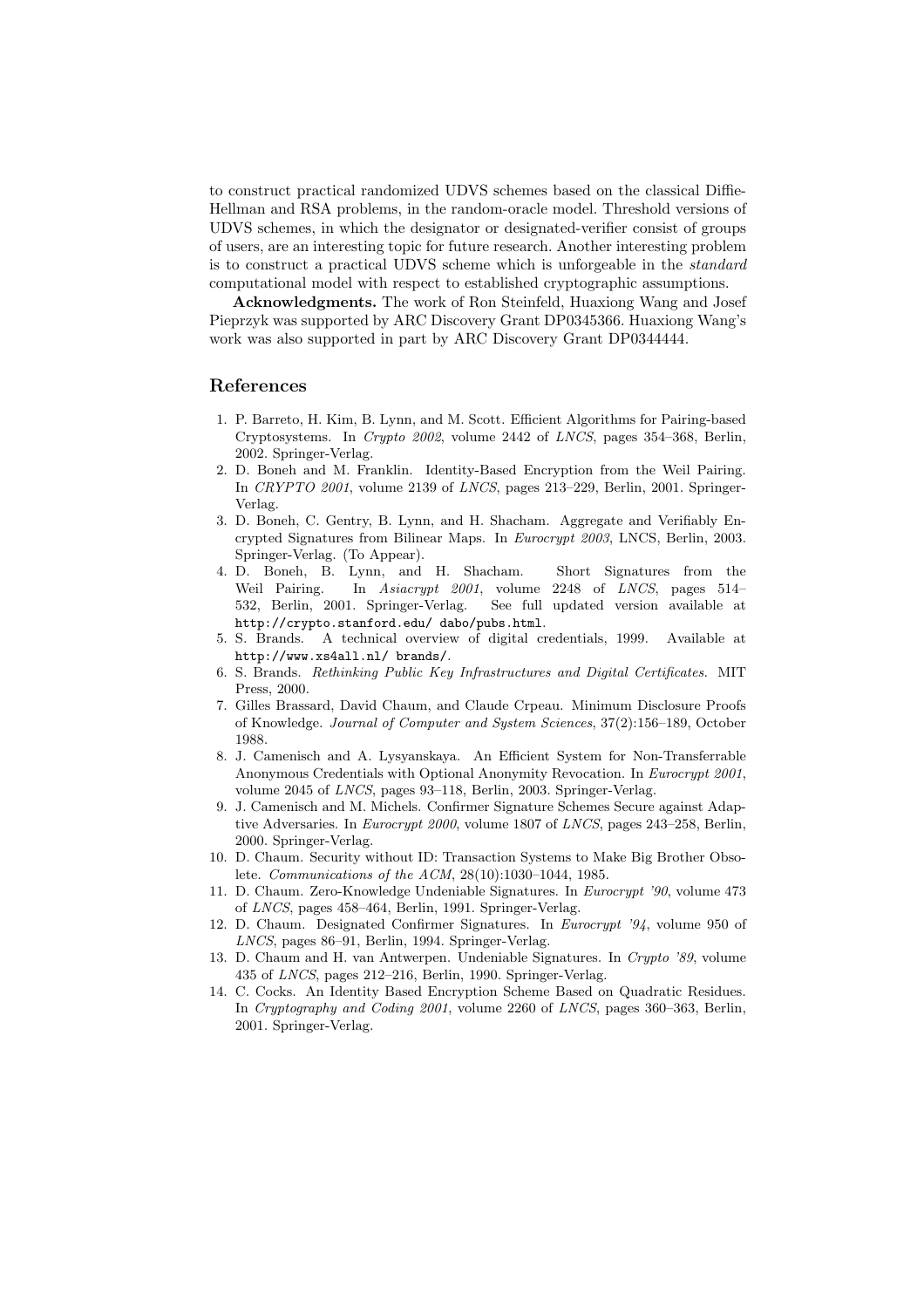- 15. J-S. Coron. On the Exact Security of Full Domain Hash. In CRYPTO 2000, volume 1880 of LNCS, pages 229–235, Berlin, 2000. Springer-Verlag.
- 16. A. Fiat and A. Shamir. How to Prove Yourself: Practical Solutions of Identification and Signature Problems. In CRYPTO'86, volume 263 of LNCS, pages 186–194, Berlin, 1987. Springer-Verlag.
- 17. R. Gennaro and T. Rabin. RSA-Based Undeniable Signatures. J. of Cryptology, 13:397–416, 2000.
- 18. O. Goldreich, S. Micali, and A. Wigderson. Proofs that yield nothing but their validity or all languages in NP have zero-knowledge proof systems. Journal of the  $ACM$ , 38(3):690–728, 1991.
- 19. S. Goldwasser and S. Micali. Probabilistic Encryption. J. of Computer and System Sciences, 28(2):270–299, 1984.
- 20. S. Goldwasser, S. Micali, and R. Rivest. A Digital Signature Scheme Secure against Adaptively Chosen Message Attacks. SIAM Journal on Computing, 17(2):281–308, 1988.
- 21. M. Jakobsson, K. Sako, and R. Impagliazzo. Designated Verifier Proofs and Their Applications. In Eurocrypt '96, volume 1070 of LNCS, pages 143–154, Berlin, 1996. Springer-Verlag.
- 22. A. Joux. A one round protocol for tripartite Diffie-Hellman. In Fourth Algorithmic Number Theory Symposium (ANTS IV), volume 1838 of LNCS, pages 385–394, Berlin, 2000. Springer-Verlag.
- 23. A. Joux. The Weil and Tate Pairings as Building Blocks for Public Key Cryptosystems. In Fifth Algorithmic Number Theory Symposium (ANTS V), volume 2369 of LNCS, pages 20–32, Berlin, 2002. Springer-Verlag.
- 24. H. Krawcyk and T. Rabin. Chameleon Signatures. In NDSS 2000, 2000. Available at http://www.isoc.org/isoc/conferences/ndss/2000/proceedings/.
- 25. M. Michels and M. Stadler. Generic Constructions for Secure and Efficient Confirmer Signature Schemes. In Eurocrypt '98, volume 1403 of LNCS, pages 406–421, Berlin, 1998. Springer-Verlag.
- 26. Authors of this paper, 2003. Work in progress.
- 27. T. Okamoto. Designated Confirmer Signatures and Public-Key Encryption are Equivalent. In Crypto '94, volume 839 of LNCS, pages 61–74, Berlin, 1994. Springer-Verlag.
- 28. R. Rivest, A. Shamir, and Y. Tauman. How to Leak a Secret. In Asiacrypt 2001, volume 2248 of LNCS, pages 552–565, Berlin, 2001. Springer-Verlag.
- 29. C. P. Schnorr. Efficient Identification and Signatures for Smart Cards. In CRYPTO'89, volume 435 of LNCS, pages 239–251, Berlin, 1990. Springer-Verlag.
- 30. V. Shoup. A Proposal for an ISO Standard for Public Key Encryption (Version 1.1), December 2001. ISO/IEC JTC 1/SC 27.
- 31. R. Steinfeld, L. Bull, and Y. Zheng. Content Extraction Signatures. In International Conference on Information Security and Cryptology ICISC 2001, volume 2288 of LNCS, pages 285–304, Berlin, 2001. Springer-Verlag.

## A Proofs

### A.1 Proof of Theorem 2

We first observe that DVSBM is a DVSig-Unique scheme. This follows immediately from the facts that there is only one secret key  $x_1 \in \mathbb{Z}_{|G_1|}$  corresponding to each signer public key  $y_1 = g_1^{x_1}$  (since  $g_1$  is a generator), and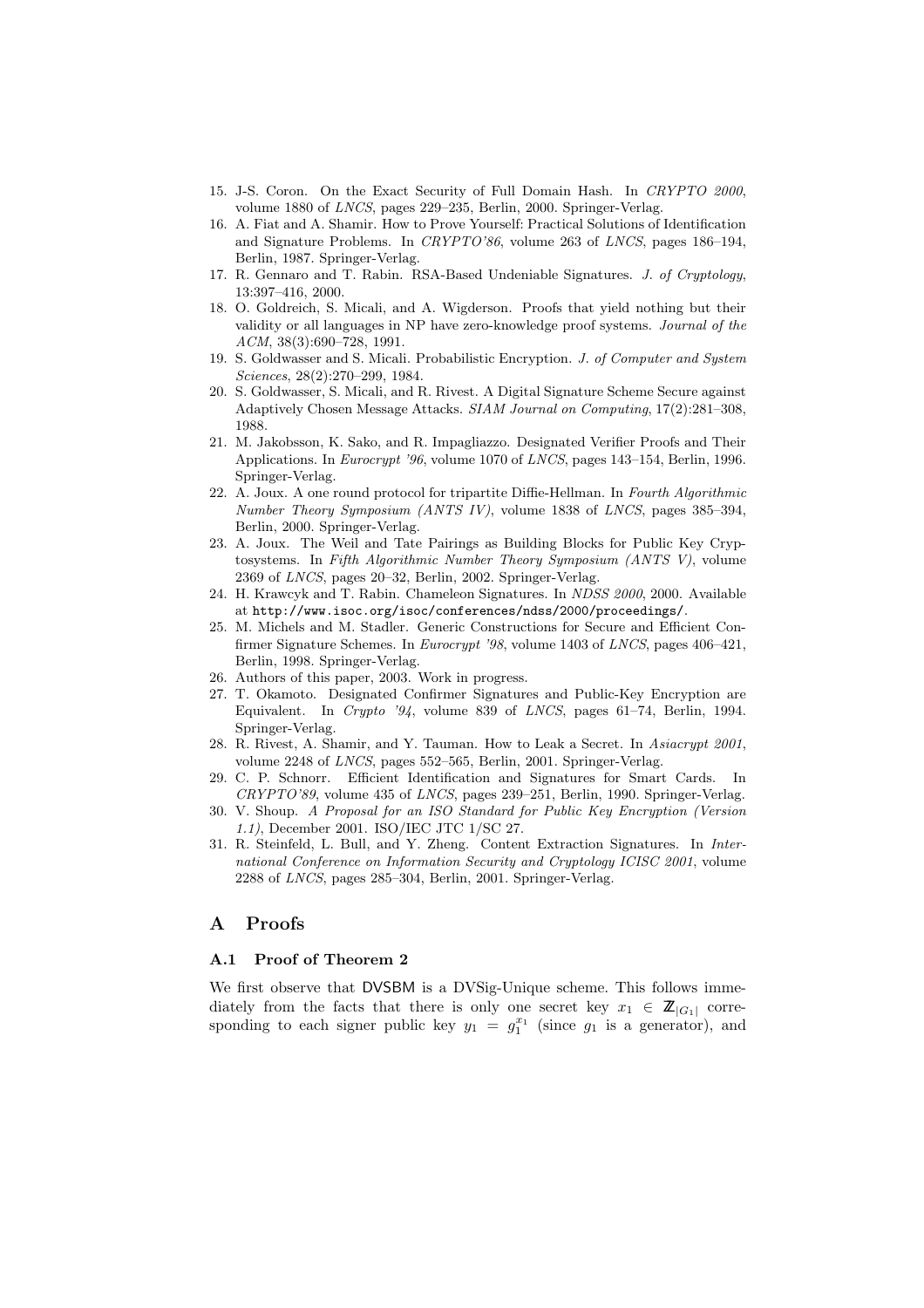the signing and designation algorithms are both deterministic. Secondly, we observe that there exists an efficient universal DV signature forgery algorithm F, which on input  $(ep, y_1, (x_3, y_3), m^*)$ , computes the unique DV signature  $\sigma_{dv} =$ CDV $(cp, y_1, y_3, (x_3, y_3), m^*, S(cp, x_1, m^*))$  with probability 1. Namely, F simply computes  $\hat{\sigma} = e(y_1^{x_3}, h)$  as done by the DV verification algorithm, which is equal to  $\sigma_{dv}$ , by the DV-Consistency property Eq. (2). The algorithm F runs in time  $t_F = O(T_g \cdot \log_2 |G_1|) + T_e$ . We now construct the forgery strategy  $\widehat{A_1}$  as in the proof of Lemma 1, where  $\overline{A_1}$  simply runs  $A_1$  and perfectly simulates its designation queries using F and the appropriate verifier secret keys from corresponding KRA queries of  $A_1$ . The run-time of  $A_1$  is the run-time  $t_1$  of  $A_1$  plus the time  $q_d \cdot O(t_F + q_k)$  to search KRA queries and run F for each designation query of A<sub>1</sub>. All other queries of  $A_1$  are simply forwarded by  $\widehat{A_1}$  to its oracles. This completes the proof.  $\Box$ 

#### A.2 Proof of Theorem 3

*Proof of (1)*. We show that the UDVS scheme DVS constructed from the given separable EK ID-KEM scheme KEM as in Section 5 has all the claimed properties.

Consistency: PV Verifiability. For any  $(sk_1, pk_1$  =  $GKS(cp)$ , we have that  $sk_1 = (cp_1, cp_2, mk)$ . So  $\sigma_{pv} = S(sk_1, m) = Extraction(cp_1, cp_2), mk, m)$ is the user secret-key corresponding to user identity  $m$  and hence  $\widehat{K}^{\prime}$  = Decrypt $((cp_1, cp_2), \sigma_{pv}, \text{Enc}_{c}((cp_1, cp_2), m; \widehat{r}))$  in V is equal to  $\widehat{K}$  =  $Enc_{K}((cp_{1}, cp_{2}), m; \hat{r})$  by consistency of KEM, so V returns Acc.

Consistency: DV Verifiability. From the definition of GKV we have that  $pk_3$  =  $Enc_c((cp_1, cp_{20}), ID_0; sk_3)$ , and using the Separable and EK properties of KEM, we also have  $pk_3 = \text{Enc}_{c}((cp_1, cp_2), m; sk_3)$  for any m. So since  $\sigma_{pv} = S(sk_1, m) =$  Extract $((cp_1, cp_2), mk, m)$  is the user secret-key corresponding to identity m, it follows from the consistency of KEM that  $\hat{\sigma}_{dv}$  =  $K_{c,m}$  = Decrypt $((cp_1, cp_2), \sigma_{pv}, \text{Enc}_{c}((cp_1, cp_2), m; sk_3))$  is equal to  $K_{c,m}$  =  $Enc_K((cp_1, cp_2), m; sk_3)$  so VDV returns Acc.

DVSig-Uniqueness. Given  $(cp_1, pk_1, pk_3, m)$ , the DV signature  $\sigma_{dv}$  = Decrypt $pk_1, \sigma_{uv}, pk_3$  is uniquely determined by  $(cp_1, pk_1, pk_3, m)$  since  $\sigma_{uv}$  is the secret-key corresponding to identity  $m$  and all secret-keys corresponding to a given identity must give identical decryptions of any given ciphertext, to satisfy the the consistency of KEM.

DV-Unforgeability. Given any efficient DV-UF attacker A against DVS with resources  $(t, q_s)$  and non-negligible success probability  $\textbf{Succ}_{A, DVS}^{\text{UF-DV}}(k)$ , we construct an efficient ST-ID-OW attacker  $\hat{A}$  against KEM, which works as follows on input  $(ep_1, cp_2)$ . Let  $ID_0 \in S_{ID}$  be any identity string. In Stage 1,  $\hat{A}$  just outputs  $ID_0$  as the challenge identity. In Stage 2, A is given the challenge ciphertext  $c^* = \text{Enc}_{c}((cp_1, cp_2), ID_0; r^*)$  for uniformly random  $r^* \in S_R$ . Then  $\widehat{A}$  sets  $pk_3 = c^*$ ,  $pk_1 = (cp_1, cp_2)$  and runs A on input  $(cp_1, pk_1, pk_3)$ . When A queries a message  $m_i$  to its S oracle,  $\hat{A}$  forwards it to its Extract oracle and returns the